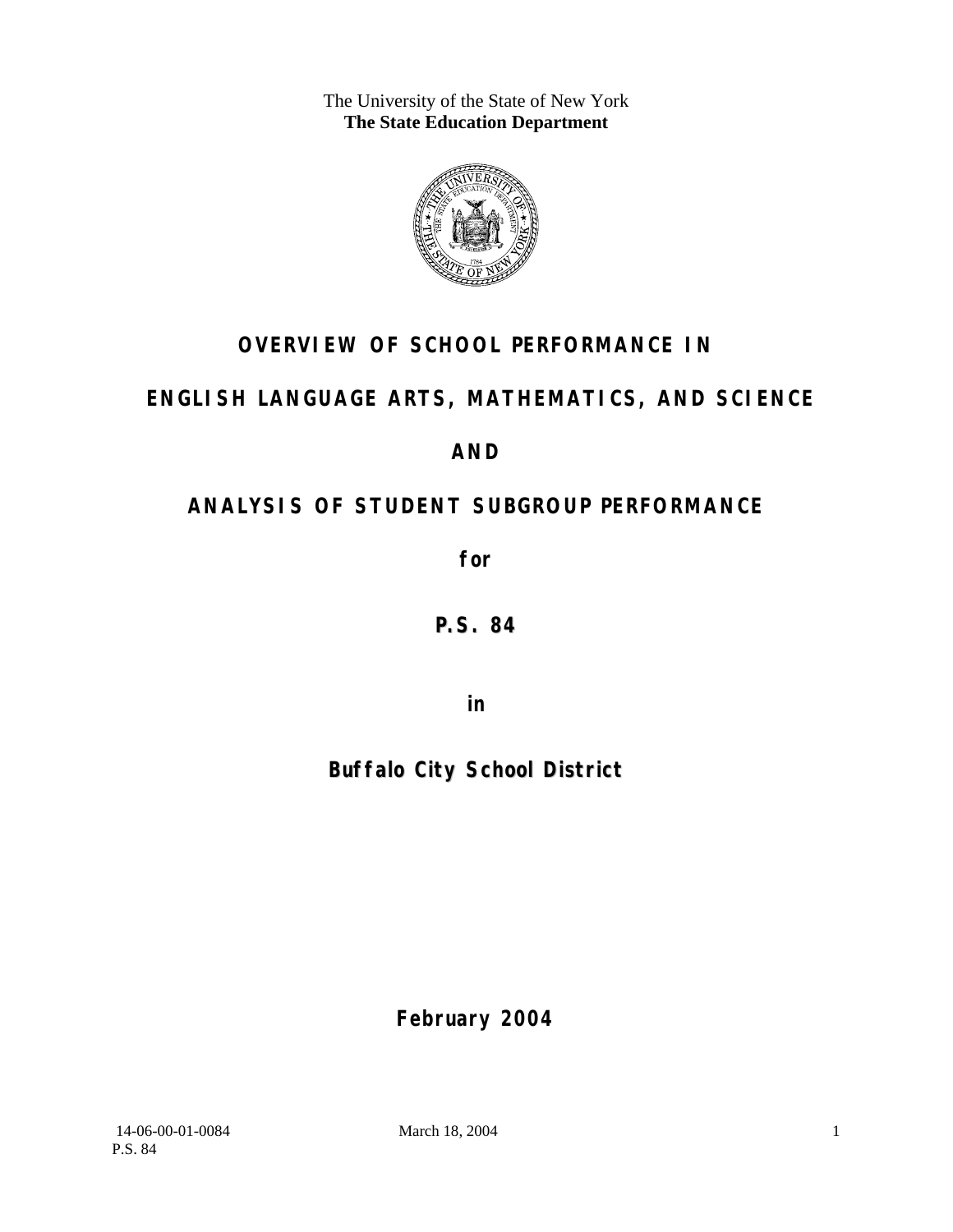#### **THE UNIVERSITY OF THE STATE OF NEW YORK**

#### **Regents of The University**

| Tonawanda             |
|-----------------------|
| <b>Hollis</b>         |
| Staten Island         |
| New Rochelle          |
| Peru                  |
| Huntington            |
| <b>North Syracuse</b> |
| New York              |
| <b>Belle Harbor</b>   |
| <b>Buffalo</b>        |
| Hartsdale             |
| Albany                |
| <b>Bronx</b>          |
| New York              |
| <b>Binghamton</b>     |
| Rochester             |

#### **President of The University and Commissioner of Education**

RICHARD P. MILLS

**Deputy Commissioner for Elementary, Middle, Secondary and Continuing Education**  JAMES A. KADAMUS

#### **Coordinator, School Operations and Management Services**

CHARLES SZUBERLA

#### **Coordinator, Information and Reporting Services**

MARTHA P. MUSSER

The State Education Department does not discriminate on the basis of age, color, religion, creed, disability, marital status, veteran status, national origin, race, gender, genetic predisposition or carrier status, or sexual orientation in its educational programs, services and activities. Portions of this publication can be made available in a variety of formats, including braille, large print or audio tape, upon request. Inquiries concerning this policy of nondiscrimination should be directed to the Department's Office for Diversity, Ethics, and Access, Room 530, Education Building, Albany, NY 12234. **Requests for additional copies of this publication may be made by contacting the Publications Sales Desk, Room 309, Education Building, Albany, NY 12234.** 

Please address all correspondence about this report that is not related to data corrections to:

*School Report Card Coordinator Information and Reporting Services Team New York State Education Department Room 863 EBA 89 Washington Avenue Albany, NY 12234*  E-mail: *RPTCARD@mail.nysed.gov*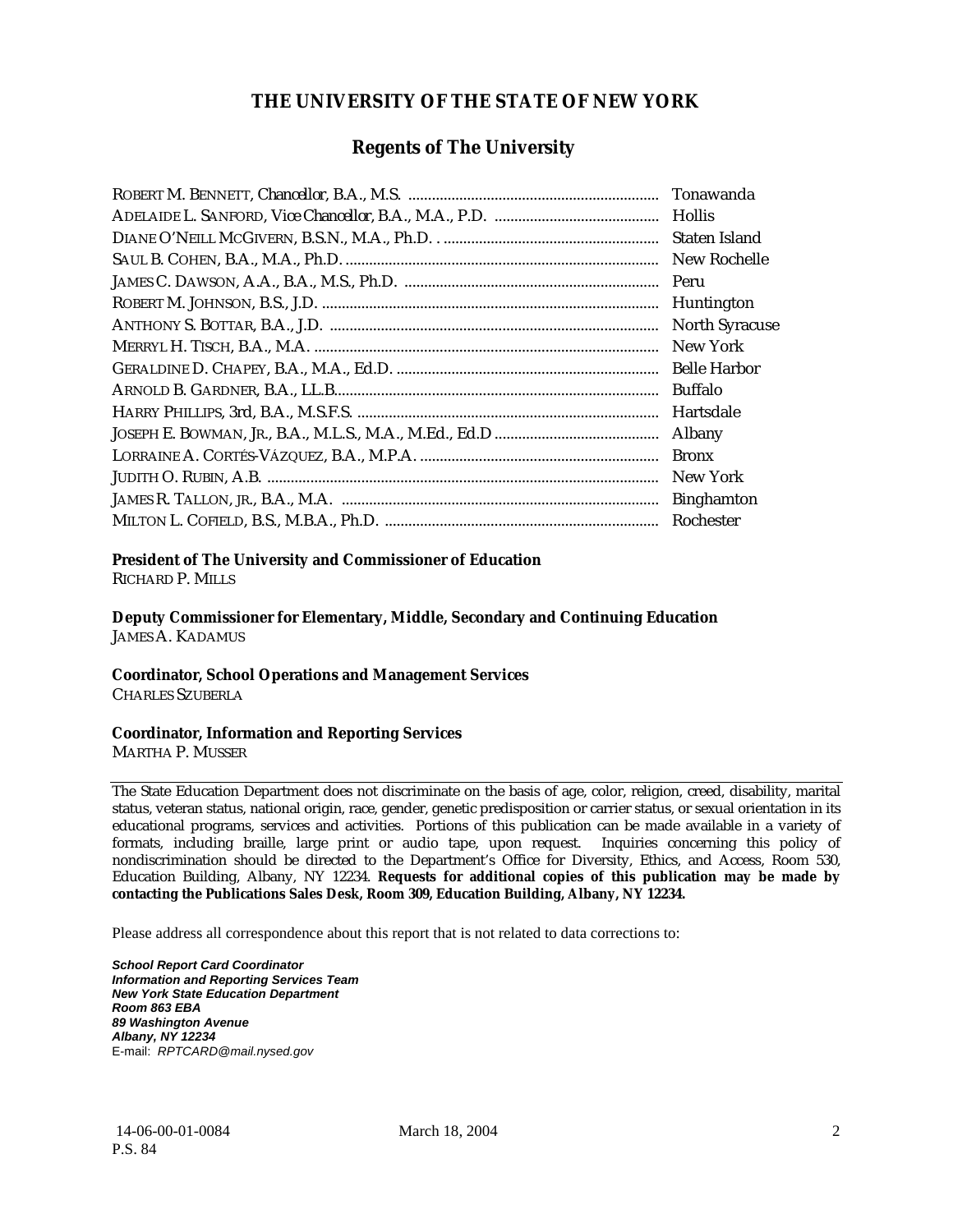The *New York State School Report Card* is an important part of the Board of Regents effort to raise learning standards for all students. It provides information to the public on student performance and other measures of school and district performance. Knowledge gained from the school report card on a school's strengths and weaknesses can be used to improve instruction and services to students.

The *New York State School Report Card* consists of three parts: the *Overview of School Performance in English Language Arts, Mathematics, and Science and Analysis of Student Subgroup Performance,* the *Comprehensive Information Report,* and the *School Accountability Report*. The *Overview and Analysis* presents performance data on measures required by the federal No Child Left Behind Act: English, mathematics, science, and graduation rate. Performance data on other State assessments can be found in the *Comprehensive Information Report*. The *School Accountability Report* provides information as to whether a school is making adequate progress toward enabling all students to achieve proficiency in English and mathematics.

State assessments are designed to help ensure that all students reach high learning standards. They show whether students are getting the foundation knowledge they need to succeed at the elementary, middle, and commencement levels and beyond. The State requires that students who are not making appropriate progress toward the standards receive academic intervention services.

In the *Overview*, performance on the elementary- and middle-level assessments in English language arts and mathematics and on the middle-level science test is reported in terms of mean scores and the percentage of students scoring at each of the four levels. These levels indicate performance on the standards from seriously deficient to advanced proficiency. Performance on the elementary-level science test is reported in terms of mean scores and the percentage of students making appropriate progress. Regents examination scores are reported in four score ranges. Scores of 65 to 100 are passing; scores of 55 to 64 earn credit toward a local diploma (with the approval of the local board of education). Though each elementary- and middle-level assessment is administered to students in a specific grade, secondary-level assessments are taken by students when they complete the coursework for the core curriculum. Therefore, the performance of students at the secondary level is measured for a student cohort rather than a group of students at a particular grade level. Students are grouped in cohorts according to the year in which they first entered grade 9.

The assessment data in the *Overview and Analysis* are for all tested students in the school, including general-education students and students with disabilities. In the *Overview*, each school's performance is compared with that of schools similar in grade level, district resources, and student needs as indicated by income and limited English proficiency (LEP) status. Each district's performance is compared with that of all public schools statewide. In the *Analysis*, performance is disaggregated by race/ethnicity, disability status, gender, LEP status, income level, and migrant status.

Explanations of terms referred to or symbols used in this part of the school report card may be found in the glossary on the last page. Further information on the school report card may be found in the guide, *Understanding Your School Report Card: February 2004*, available on the Information and Reporting Services Web site at www.emsc.nysed.gov/irts.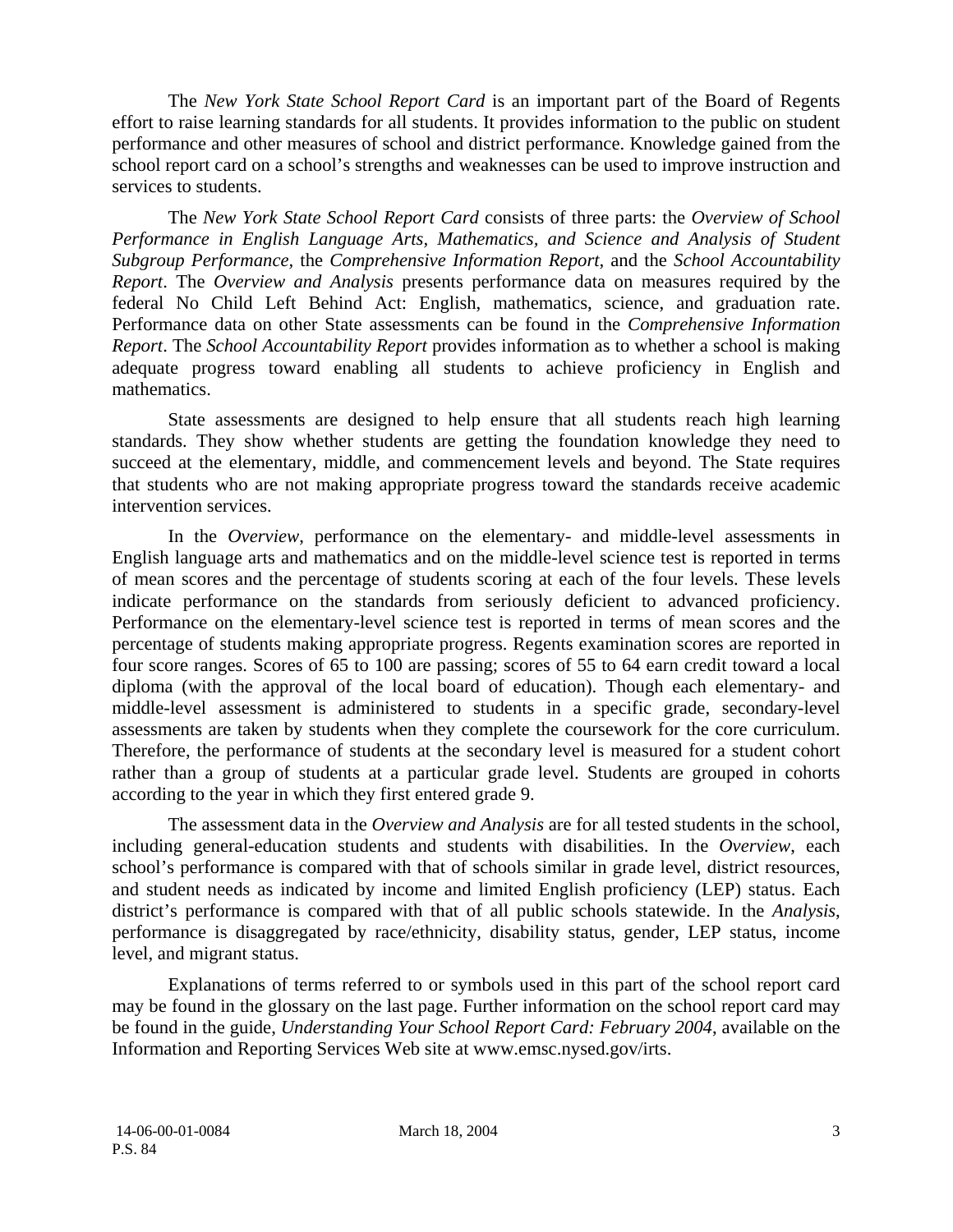# **Overview of School Performance in English Language Arts, Mathematics, and Science**

### **School Profile**

| Principal:<br>Patricia Balcerzak |             | (716)897-8080<br>Phone:   |
|----------------------------------|-------------|---------------------------|
| <b>Organization</b>              | Grade Range | <b>Student Enrollment</b> |
| $2002 - 03$                      | $6 - 12$    | 154                       |

| 2001–02 School District-wide Total Expenditure per Pupil | \$12,201 |
|----------------------------------------------------------|----------|
|----------------------------------------------------------|----------|

#### **2002–03 Percentage of Core Classes Taught by Highly Qualified Teachers\***

| <b>Number of Core</b><br><b>Classes</b> | <b>Percent Taught</b><br>by Highly<br>Qualified<br><b>Teachers</b> |
|-----------------------------------------|--------------------------------------------------------------------|
| 13                                      | 38%                                                                |

\*For the 2002-03 school year, SED is reporting that teachers of core classes are highly qualified if they are certified to teach those classes. However, No Child Left Behind (NCLB) imposes requirements beyond certification for some teachers to be considered highly qualified. In future years, when New York State uses the NCLB criteria for reporting, certified teachers must fulfill all NCLB requirements to be counted as highly qualified.

#### **2002–03 Percentage of Teachers with No Valid Teaching Certificate\***

| Number of<br><b>Teachers</b> | <b>Percent with No</b><br><b>Valid Teaching</b><br><b>Certificate</b> |
|------------------------------|-----------------------------------------------------------------------|
| 36                           | 14%                                                                   |

\*This count includes teachers with temporary licenses who do not have a valid permanent, provisional, or transitional teaching certificate.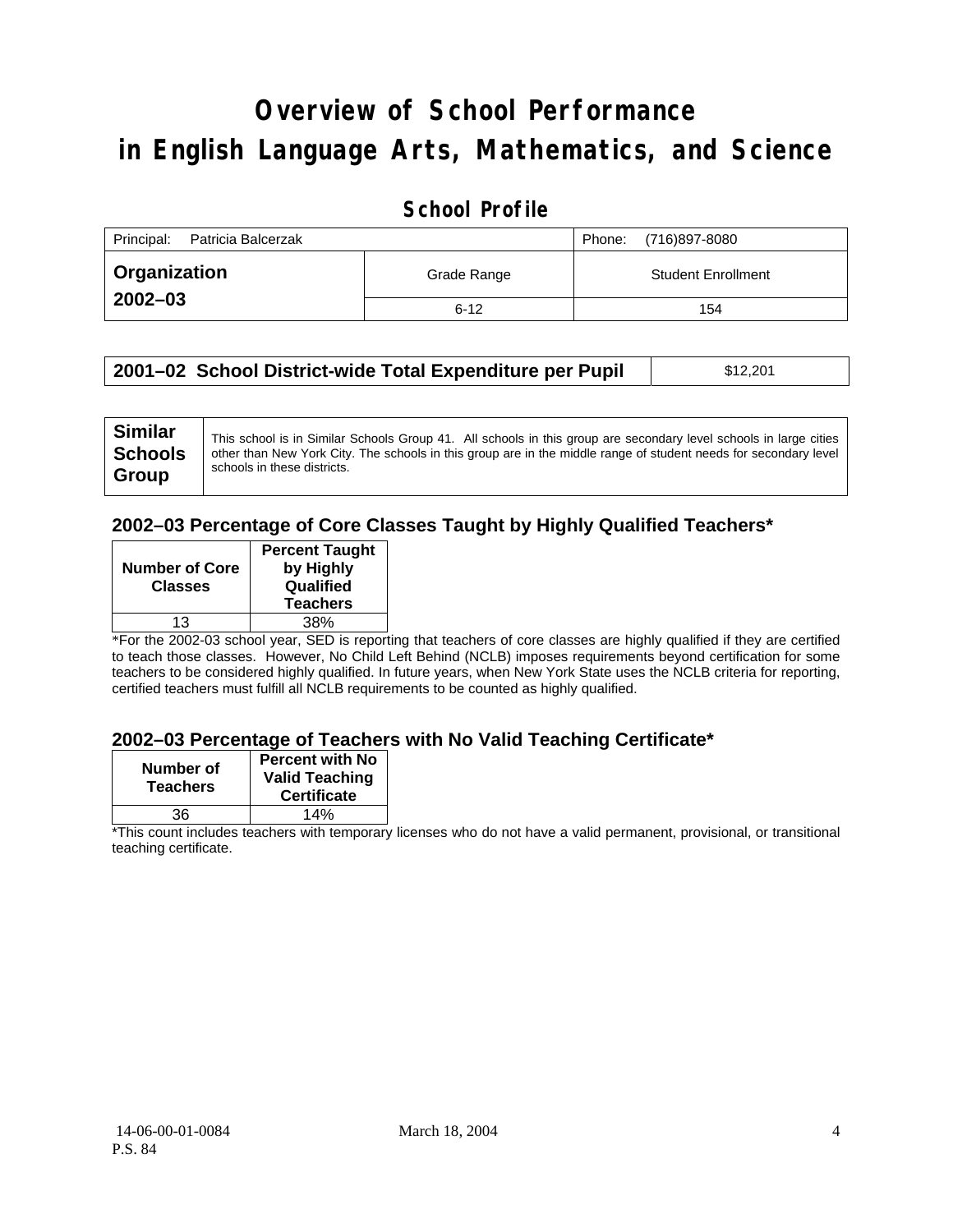English Language Arts



|                                      |                    | <b>Counts of Students Tested</b> |                    |                    |              |                   |
|--------------------------------------|--------------------|----------------------------------|--------------------|--------------------|--------------|-------------------|
| Performance at<br><b>This School</b> | Level 1<br>455-602 | Level 2<br>603-644               | Level 3<br>645-691 | Level 4<br>692-800 | <b>Total</b> | <b>Mean Score</b> |
| <b>Jan-Feb 2001</b>                  |                    |                                  |                    |                    |              | 614               |
| Jan-Feb 2002                         |                    |                                  |                    | #                  |              |                   |
| Feb 2003                             |                    |                                  |                    | #                  |              |                   |

|         | Elementary-Level English Language Arts Levels — Listening, Reading, and Writing Standards                     |  |  |  |
|---------|---------------------------------------------------------------------------------------------------------------|--|--|--|
| Level 4 | These students <b>exceed the standards</b> and are moving toward high performance on the Regents examination. |  |  |  |
| Level 3 | These students meet the standards and, with continued steady growth, should pass the Regents examination.     |  |  |  |
| Level 2 | These students <b>need extra help</b> to meet the standards and pass the Regents examination.                 |  |  |  |
| Level 1 | These students have serious academic deficiencies.                                                            |  |  |  |

**Performance of Limited English Proficient Students Taking the New York State English as a Second Language Achievement Test (NYSESLAT) as the Measure of English Language Arts Achievement**

| Grade 4 | <b>Number</b><br><b>Tested</b> | Level 1 | Level 2 | Level 3 | Level 4 |
|---------|--------------------------------|---------|---------|---------|---------|
| 2003    |                                |         |         |         |         |

**Performance of Students with Severe Disabilities on the New York State Alternate Assessment (NYSAA) in English** 

| <b>Elementary Level</b> | <b>Number</b><br>Tested | <b>AA-Level 1</b> | <b>AA-Level 2</b> | AA-Level 3 | AA-Level 4 |
|-------------------------|-------------------------|-------------------|-------------------|------------|------------|
| $2002 - 03$             |                         |                   |                   |            |            |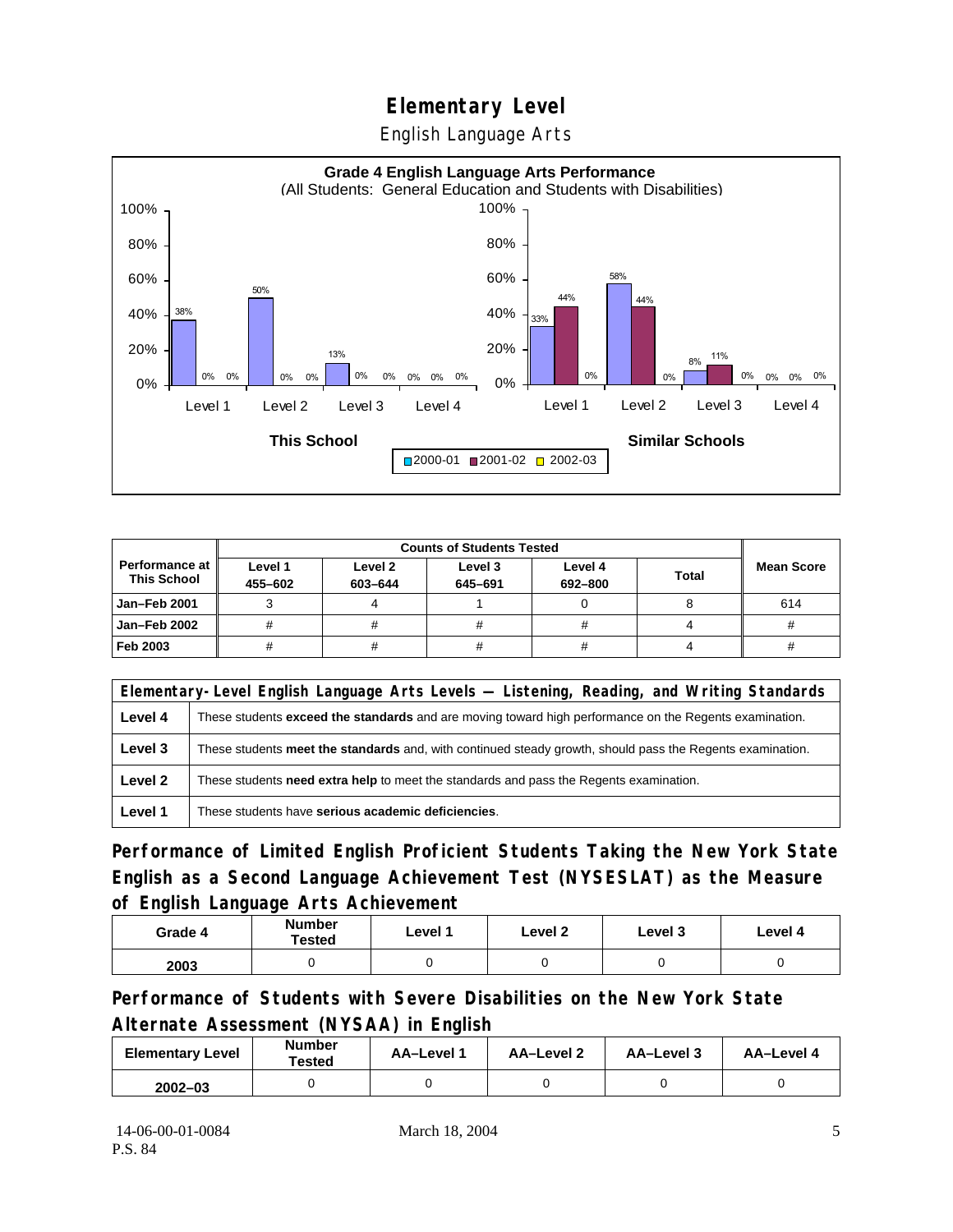### Mathematics



|                                               | <b>Counts of Students Tested</b> |                    |                    |                    |              |                   |
|-----------------------------------------------|----------------------------------|--------------------|--------------------|--------------------|--------------|-------------------|
| <b>Performance at I</b><br><b>This School</b> | Level 1<br>448-601               | Level 2<br>602-636 | Level 3<br>637-677 | Level 4<br>678-810 | <b>Total</b> | <b>Mean Score</b> |
| May 2001                                      |                                  |                    |                    |                    |              | 622               |
| May 2002                                      |                                  |                    |                    |                    |              | 564               |
| May 2003                                      |                                  |                    |                    |                    |              | 595               |

|                                                     | Elementary-Level Mathematics Levels -                                                                         |  |  |
|-----------------------------------------------------|---------------------------------------------------------------------------------------------------------------|--|--|
| Knowledge, Reasoning, and Problem-Solving Standards |                                                                                                               |  |  |
| Level 4                                             | These students <b>exceed the standards</b> and are moving toward high performance on the Regents examination. |  |  |
| Level 3                                             | These students meet the standards and, with continued steady growth, should pass the Regents examination.     |  |  |
| Level 2                                             | These students <b>need extra help</b> to meet the standards and pass the Regents examination.                 |  |  |
| Level 1                                             | These students have serious academic deficiencies.                                                            |  |  |

## **Performance of Students with Severe Disabilities on the New York State Alternate Assessment (NYSAA) in Mathematics**

| <b>Elementary Level</b> | <b>Number</b><br>Tested | AA-Level 1 | AA-Level 2 | AA-Level 3 | AA-Level 4 |
|-------------------------|-------------------------|------------|------------|------------|------------|
| $2002 - 03$             |                         |            |            |            |            |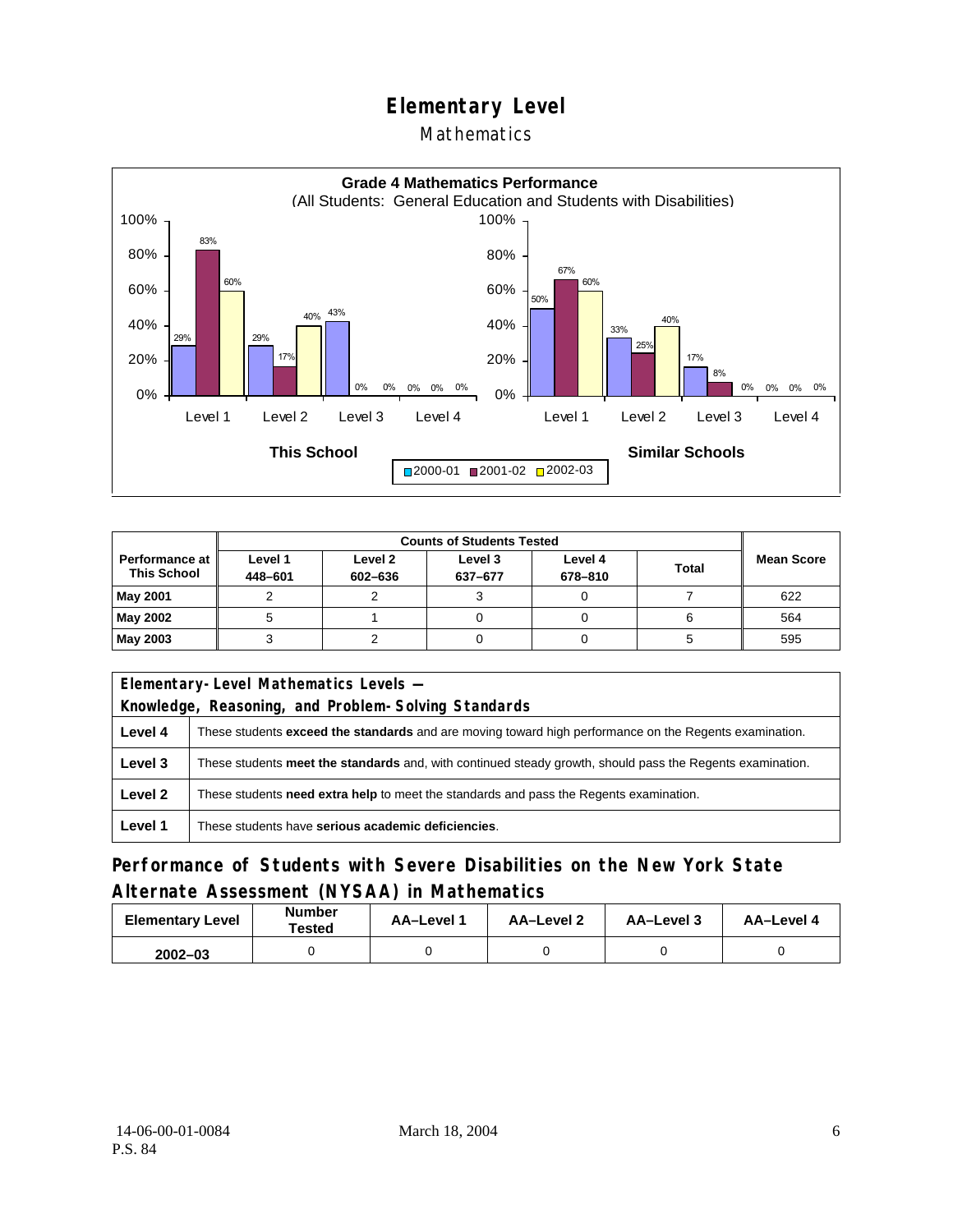Science Multiple-Choice



**All Students** 

|          |  | Number Tested   Number Above SDL   Mean Score |    |  |  |  |  |
|----------|--|-----------------------------------------------|----|--|--|--|--|
| May 2001 |  |                                               | 3С |  |  |  |  |
| May 2002 |  |                                               |    |  |  |  |  |
| May 2003 |  |                                               |    |  |  |  |  |

| Grade 4 Science - Knowledge, Reasoning, and Problem-Solving Standards |                                                                                                                                                                                                                                          |  |  |  |  |
|-----------------------------------------------------------------------|------------------------------------------------------------------------------------------------------------------------------------------------------------------------------------------------------------------------------------------|--|--|--|--|
| <b>Multiple-Choice</b><br><b>Test Component</b>                       | This component contains 45 multiple-choice questions based upon the New York State Elementary<br>Science Syllabus and referenced to the New York State Learning Standards for Mathematics, Science<br>and Technology (Elementary Level). |  |  |  |  |
| <b>State Designated</b>                                               | Students who correctly answer fewer than 30 of the 45 questions of the multiple-choice test component                                                                                                                                    |  |  |  |  |
| Level (SDL)                                                           | must receive academic intervention services in the following term of instruction.                                                                                                                                                        |  |  |  |  |
| <b>School Mean</b>                                                    | For the multiple-choice test component, the mean score is the average number of correct answers for                                                                                                                                      |  |  |  |  |
| <b>Scores</b>                                                         | students tested. If all tested students answered all questions correctly, this score would be 45.                                                                                                                                        |  |  |  |  |

## **Elementary Level**

#### Science Performance Test

The elementary-level science test is composed of two sections, the multiple-choice section (described above) and the performance test. The performance test is not used to determine the need for academic intervention services or for accountability purposes because not all students are administered the same three tasks.

| <b>All Students</b>                       |  |  |  |  |  |
|-------------------------------------------|--|--|--|--|--|
| <b>Number Tested</b><br><b>Mean Score</b> |  |  |  |  |  |
| May 2001                                  |  |  |  |  |  |
| May 2002                                  |  |  |  |  |  |
| <b>May 2003</b>                           |  |  |  |  |  |

#### **Performance of Students with Severe Disabilities on the New York State Alternate Assessment (NYSAA) in Science**

| <b>Elementary Level</b> | <b>Number</b><br>Tested | AA-Level 1 | <b>AA-Level 2</b> | AA-Level 3 | AA-Level 4 |
|-------------------------|-------------------------|------------|-------------------|------------|------------|
| $2002 - 03$             |                         |            |                   |            |            |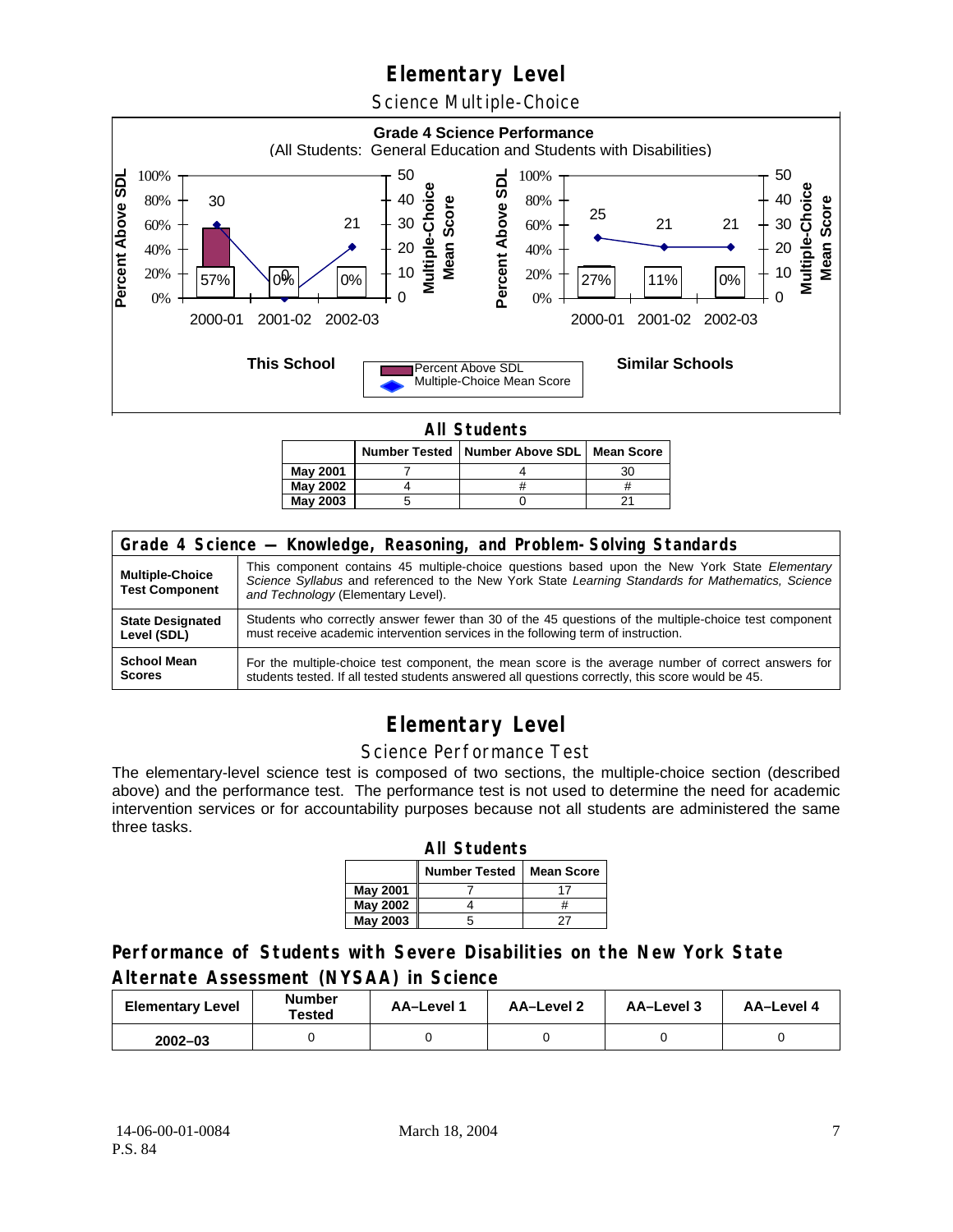English Language Arts



|                                             |                    |                    | <b>Counts of Students Tested</b> |                    |              |                   |
|---------------------------------------------|--------------------|--------------------|----------------------------------|--------------------|--------------|-------------------|
| <b>Performance at</b><br><b>This School</b> | Level 1<br>527-661 | Level 2<br>662-700 | Level 3<br>701-738               | Level 4<br>739-830 | <b>Total</b> | <b>Mean Score</b> |
| May 2001                                    |                    |                    |                                  | 0                  | 5            | 663               |
|                                             | Level 1<br>527-659 | Level 2<br>660-698 | Level 3<br>699-737               | Level 3<br>738-830 | Total        |                   |
| <b>March 2002</b>                           | 2                  | 2                  |                                  | 0                  | 5            | 667               |
|                                             | Level 1<br>527-657 | Level 2<br>658-696 | Level 3<br>697-736               | Level 4<br>737-830 | Total        |                   |
| January 2003                                | 12                 | 3                  | $\Omega$                         | 0                  | 15           | 649               |

|         | Middle-Level English Language Arts Levels - Listening, Reading, and Writing Standards                         |  |  |  |  |
|---------|---------------------------------------------------------------------------------------------------------------|--|--|--|--|
| Level 4 | These students <b>exceed the standards</b> and are moving toward high performance on the Regents examination. |  |  |  |  |
| Level 3 | These students meet the standards and, with continued steady growth, should pass the Regents examination.     |  |  |  |  |
| Level 2 | These students need extra help to meet the standards and pass the Regents examination.                        |  |  |  |  |
| Level 1 | These students have serious academic deficiencies.                                                            |  |  |  |  |

**Performance of Limited English Proficient Students Taking the New York State English as a Second Language Achievement Test (NYSESLAT) as the Measure of English Language Arts Achievement**

| Grade 8 | Number<br>Tested | Level 1 | Level 2 | Level 3 | Level 4 |
|---------|------------------|---------|---------|---------|---------|
| 2003    |                  |         |         |         |         |

**Performance of Students with Severe Disabilities on the New York State Alternate Assessment (NYSAA) in English** 

| Grade 8     | Number<br>Tested | AA-Level 1 | AA-Level 2 | AA-Level 3 | AA-Level 4 |
|-------------|------------------|------------|------------|------------|------------|
| $2002 - 03$ |                  |            |            |            |            |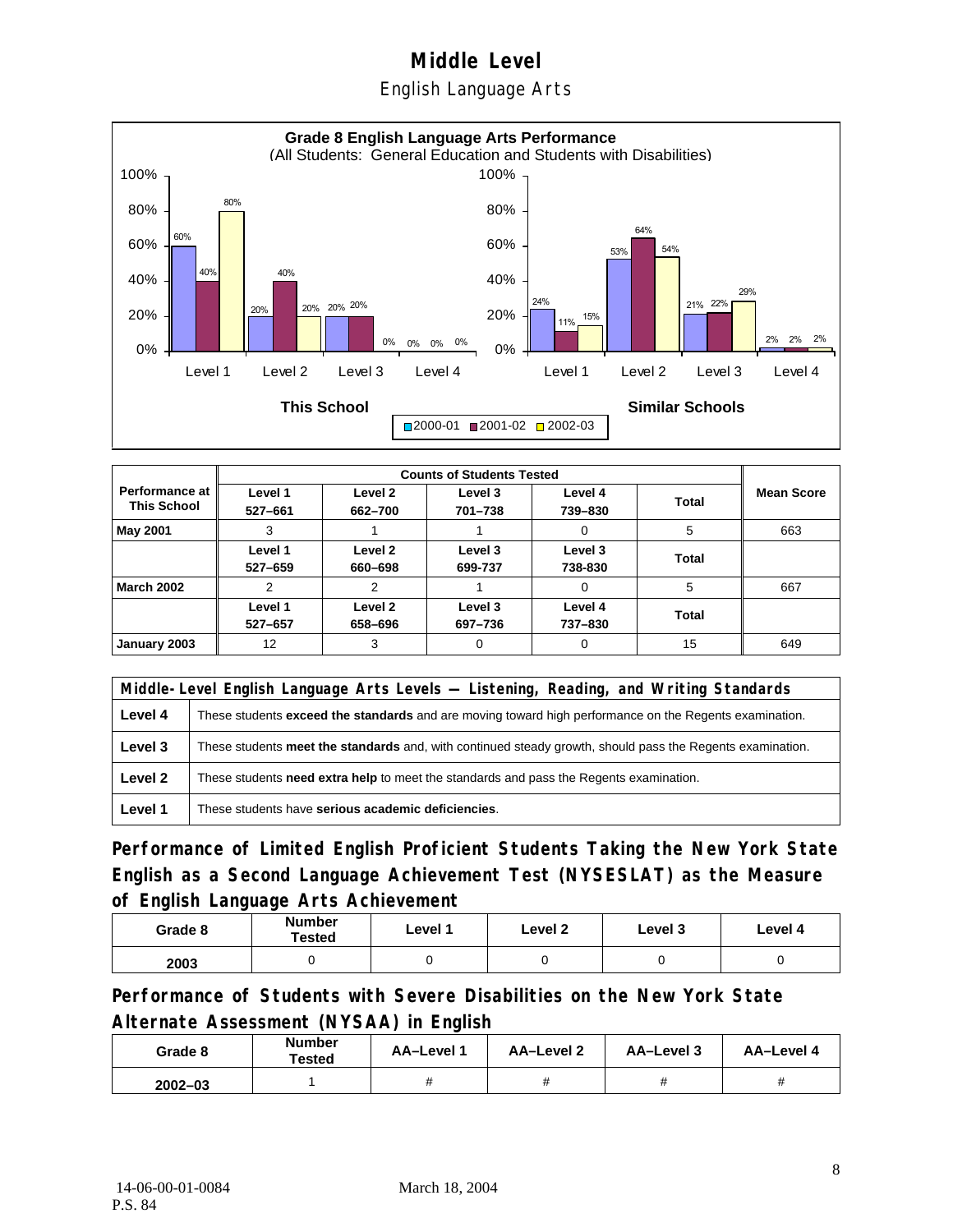#### **Mathematics**



| <b>Counts of Students Tested</b>       |                    |                    |                    |                    |       |                   |
|----------------------------------------|--------------------|--------------------|--------------------|--------------------|-------|-------------------|
| Performance at I<br><b>This School</b> | Level 1<br>517-680 | Level 2<br>681-715 | Level 3<br>716-759 | Level 4<br>760-882 | Total | <b>Mean Score</b> |
| <b>May 2001</b>                        |                    |                    |                    |                    |       | 682               |
| May 2002                               |                    |                    |                    |                    |       | 676               |
| <b>May 2003</b>                        |                    |                    |                    |                    | 15    | 662               |

|         | Middle-Level Mathematics Levels — Knowledge, Reasoning, and Problem-Solving Standards                         |  |  |  |  |
|---------|---------------------------------------------------------------------------------------------------------------|--|--|--|--|
| Level 4 | These students <b>exceed the standards</b> and are moving toward high performance on the Regents examination. |  |  |  |  |
| Level 3 | These students meet the standards and, with continued steady growth, should pass the Regents examination.     |  |  |  |  |
| Level 2 | These students <b>need extra help</b> to meet the standards and pass the Regents examination.                 |  |  |  |  |
| Level 1 | These students have serious academic deficiencies.                                                            |  |  |  |  |

### **Performance of Students with Severe Disabilities on the New York State Alternate Assessment (NYSAA) in Mathematics**

| <b>Middle Level</b> | <b>Number</b><br>Tested | <b>AA–Level</b> า | AA-Level 2 | AA-Level 3 | AA-Level 4 |
|---------------------|-------------------------|-------------------|------------|------------|------------|
| $2002 - 03$         |                         |                   |            |            |            |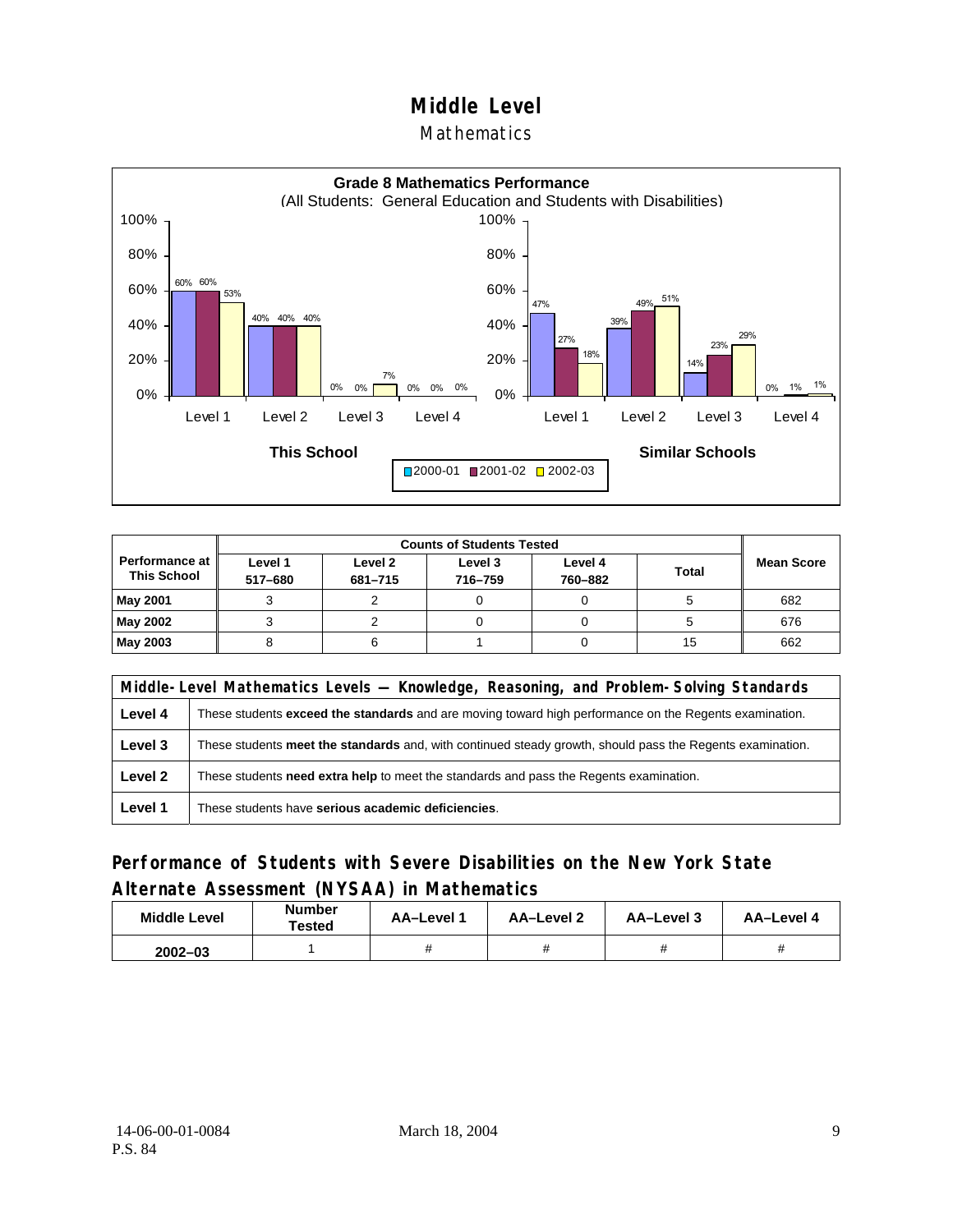#### **Science**



| <b>Performance at This School</b> |                             |         | <b>Counts of Students Tested</b> | <b>Mean Score</b> |         |              |    |
|-----------------------------------|-----------------------------|---------|----------------------------------|-------------------|---------|--------------|----|
|                                   |                             | Level 1 | Level 2                          | Level 3           | Level 4 | <b>Total</b> |    |
| <b>June 2002</b>                  | l Middle-Level Science      |         |                                  |                   |         |              |    |
|                                   | <b>Regents Science</b>      |         |                                  |                   |         |              |    |
| January/                          | Middle-Level Science        |         |                                  |                   |         | 15           | 57 |
|                                   | June 2003   Regents Science |         |                                  |                   |         |              |    |

|         | Middle-Level Science Levels — Knowledge, Reasoning, and Problem-Solving Standards*                                                                                                                  |  |  |  |  |  |  |  |
|---------|-----------------------------------------------------------------------------------------------------------------------------------------------------------------------------------------------------|--|--|--|--|--|--|--|
| Level 4 | These students <b>exceed the standards</b> on the middle-level science test and are moving toward high performance<br>on the Regents examinations or score 85–100 on a Regents science examination. |  |  |  |  |  |  |  |
| Level 3 | These students meet the standards on the middle-level science test and, with continued steady growth, should<br>pass the Regents examinations or score 65-84 on a Regents science examination.      |  |  |  |  |  |  |  |
| Level 2 | These students <b>need extra help</b> to meet the standards for middle-level science and to pass the Regents<br>examinations or score 55-64 on a Regents science examination.                       |  |  |  |  |  |  |  |
| Level 1 | These students have serious academic deficiencies as evidenced in the middle-level science test or score 0–54<br>on a Regents science examination.                                                  |  |  |  |  |  |  |  |

\*Students may demonstrate proficiency in middle-level science by scoring at Level 3 or above on the middle-level science test or by scoring 65 or above on a Regents examination in science.

#### **Performance of Students with Severe Disabilities on the New York State Alternate Assessment (NYSAA) in Science**

| <b>Middle-Level</b> | <b>Number</b><br>AA-Level 1<br>Tested |  | AA-Level 2 | AA-Level 3 | AA-Level 4 |
|---------------------|---------------------------------------|--|------------|------------|------------|
| $2002 - 03$         |                                       |  |            |            |            |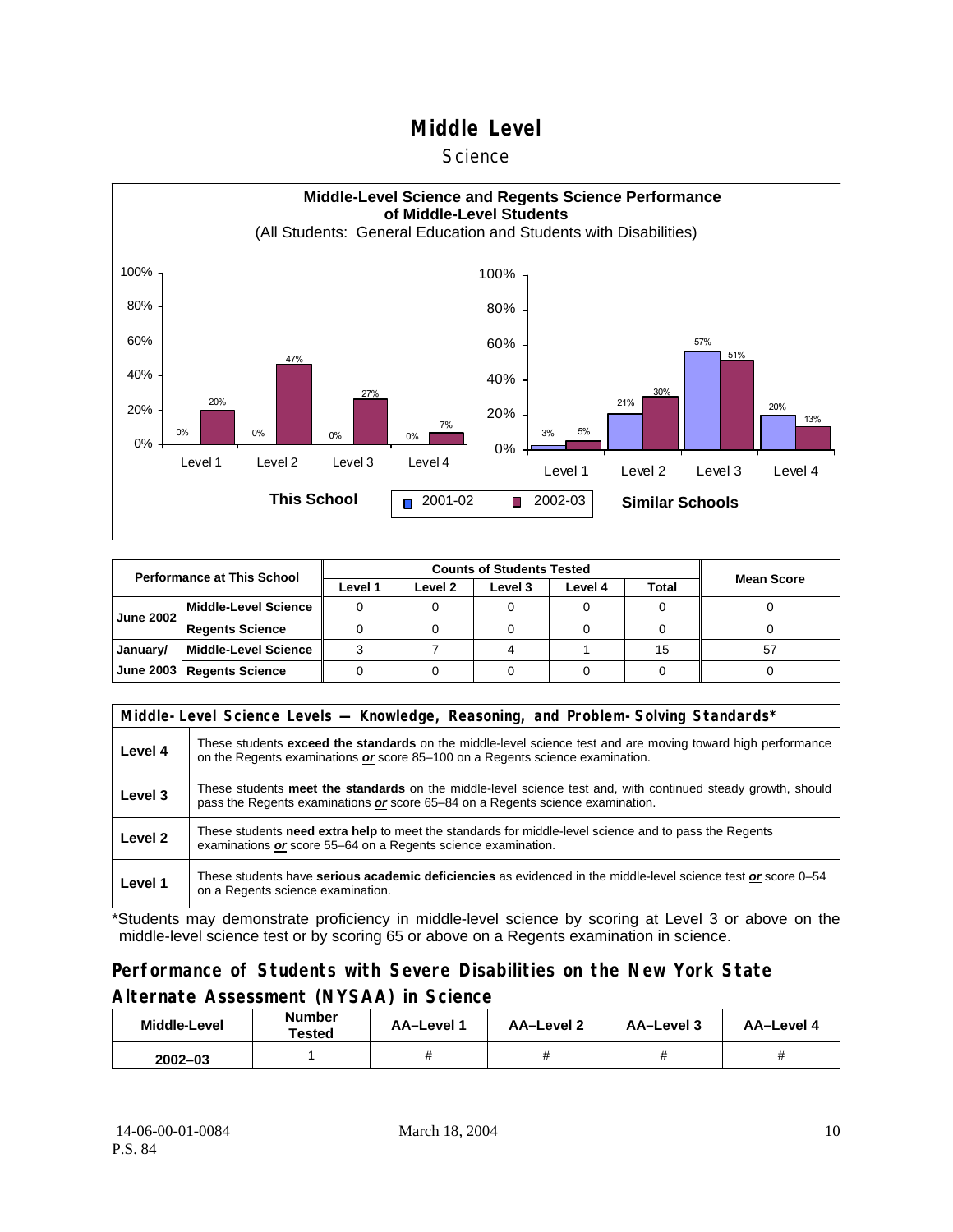## **High School English Achievement after Four Years of Instruction**

The graph and table below present performance of the 1997, 1998, and 1999 cohort members, four years after entering grade 9, in meeting the graduation assessment requirement in English. A score of 65 or above on the Regents comprehensive examination in English is considered passing. Only the highest score of each student is counted, regardless of how many times the student took the examination. In the graph, students passing approved alternatives to this examination are counted as scoring in the 65 to 84 range. RCT results are not included in the graph. In the first table, the numbers of students who met the graduation requirement by passing an approved alternative are listed separately. The second table shows the competency test performance of students with disabilities eligible for the safety net who did not score 55 or above on a Regents examination or approved alternative. Students who score 55 to 64 on the Regents examination in comprehensive English may be given credit towards a local high school diploma if allowed by the district board of education. The data in these tables and chart show the performance of the cohorts as of June  $30<sup>th</sup>$  of the fourth year after first entering grade 9.



|             | English Graduation Requirement Achievement after Four Years of High School* |                                          |                                           |                                           |                                            |                                       |  |  |  |  |  |
|-------------|-----------------------------------------------------------------------------|------------------------------------------|-------------------------------------------|-------------------------------------------|--------------------------------------------|---------------------------------------|--|--|--|--|--|
|             | <b>Cohort Members</b><br><b>All Students</b>                                | <b>Highest Score</b><br>Between 0 and 54 | <b>Highest Score</b><br>Between 55 and 64 | <b>Highest Score</b><br>Between 65 and 84 | <b>Highest Score</b><br>Between 85 and 100 | Approved<br><b>Alternative Credit</b> |  |  |  |  |  |
| 1997 Cohort |                                                                             |                                          |                                           |                                           |                                            |                                       |  |  |  |  |  |
| 1998 Cohort |                                                                             |                                          |                                           |                                           |                                            |                                       |  |  |  |  |  |
| 1999 Cohort |                                                                             |                                          |                                           |                                           |                                            |                                       |  |  |  |  |  |

\*Assessments used to determine counts in this table include the Regents examination in comprehensive English, the component retest in English, and approved alternatives.

| Performance of Students Who Took the Regents<br><b>Competency Tests in Reading and Writing to</b><br>Meet the Graduation Requirement* |                        |                                                |  |  |  |  |
|---------------------------------------------------------------------------------------------------------------------------------------|------------------------|------------------------------------------------|--|--|--|--|
|                                                                                                                                       | <b>Passed the RCTs</b> | <b>Failed RCT in Reading</b><br>and/or Writing |  |  |  |  |
| 1997 Cohort                                                                                                                           |                        |                                                |  |  |  |  |
| 1998 Cohort                                                                                                                           |                        |                                                |  |  |  |  |
| 1999 Cohort                                                                                                                           |                        |                                                |  |  |  |  |

\*Includes only students eligible for the safety net who did not score 55 or higher on the Regents examination or an approved alternative.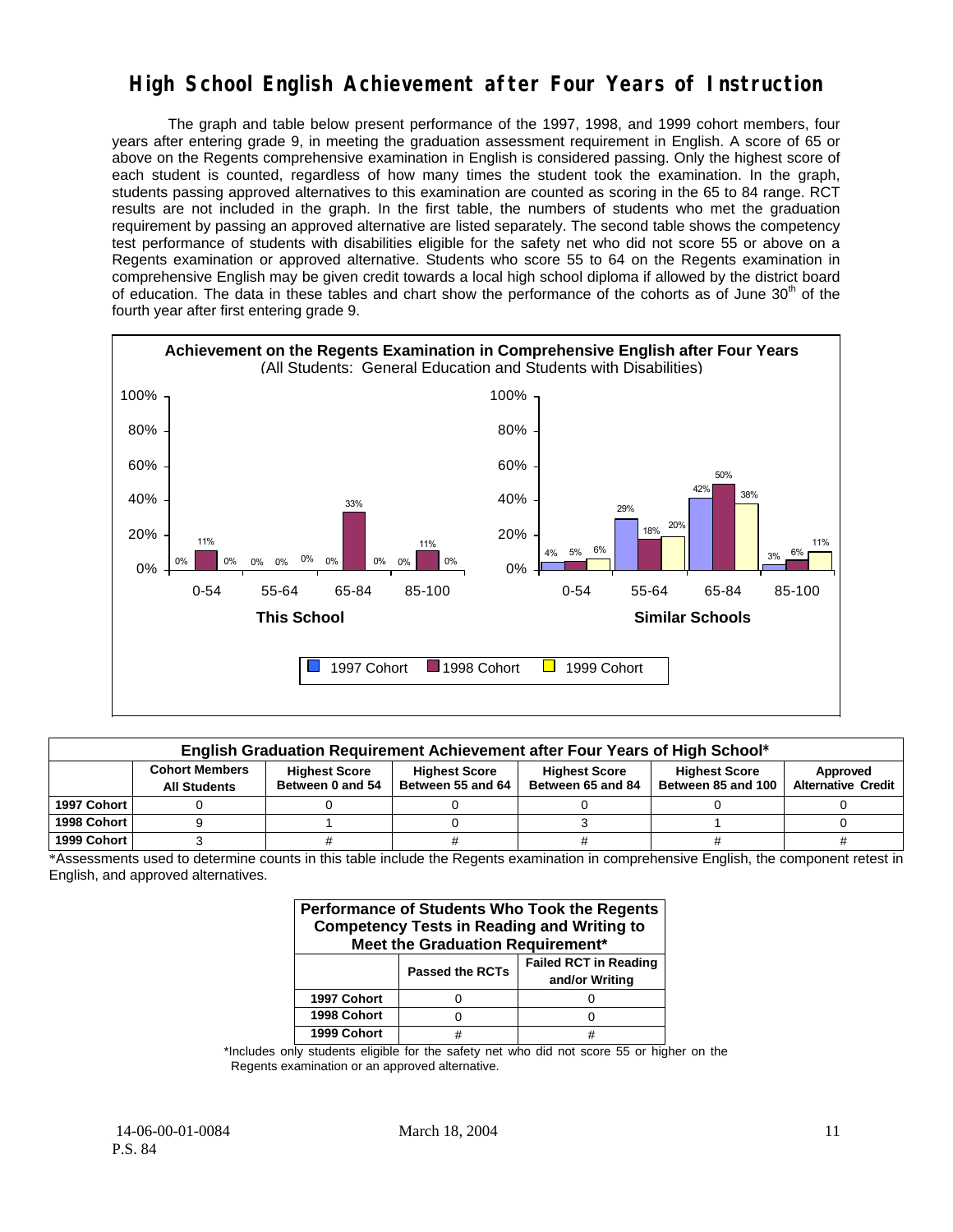## **High School Mathematics Achievement after Four Years of Instruction**

The graph and table below present performance of the 1997, 1998, and 1999 cohort members, four years after entering grade 9, in meeting the graduation assessment requirement in mathematics. A score of 65 or above on a Regents examination in mathematics is considered passing. Only the highest score of each student is counted, regardless of how many times the student took the examination. In the graph, students passing approved alternatives to these examinations are counted as scoring in the 65 to 84 range. RCT results are not included in the graph. In the first table, the numbers of students who met the graduation requirement by passing an approved alternative are listed separately. The second table shows the competency test performance of students with disabilities eligible for the safety net who did not score 55 or above on a Regents examination or approved alternative. Students who score 55 to 64 on a Regents examination in mathematics may be given credit towards a local high school diploma if allowed by the district board of education. The data in these tables and chart show the performance of the cohorts as of June  $30<sup>th</sup>$  of the fourth year after first entering grade 9.



|             | Mathematics Graduation Requirement Achievement after Four Years of High School* |                      |                      |                      |                                      |                           |  |  |  |  |
|-------------|---------------------------------------------------------------------------------|----------------------|----------------------|----------------------|--------------------------------------|---------------------------|--|--|--|--|
|             | <b>Cohort Members</b>                                                           | <b>Highest Score</b> | <b>Highest Score</b> | <b>Highest Score</b> | <b>Highest Score</b>                 | Approved                  |  |  |  |  |
|             | <b>All Students</b>                                                             | Between 0 and 54     | Between 55 and 64    |                      | Between 65 and 84 Between 85 and 100 | <b>Alternative Credit</b> |  |  |  |  |
| 1997 Cohort |                                                                                 |                      |                      |                      |                                      |                           |  |  |  |  |
| 1998 Cohort |                                                                                 |                      |                      |                      |                                      |                           |  |  |  |  |
| 1999 Cohort |                                                                                 |                      |                      |                      |                                      |                           |  |  |  |  |

\*Assessments used to determine counts in this table include a Regents examination in mathematics, the component retest in mathematics and approved alternatives.

| <b>Performance of Students Who Took the Regents</b><br><b>Competency Test in Mathematics to Meet the</b><br><b>Graduation Requirement*</b> |                       |                                   |  |  |  |
|--------------------------------------------------------------------------------------------------------------------------------------------|-----------------------|-----------------------------------|--|--|--|
|                                                                                                                                            | <b>Passed the RCT</b> | <b>Failed at Least</b><br>One RCT |  |  |  |
| 1997 Cohort                                                                                                                                |                       |                                   |  |  |  |
| 1998 Cohort                                                                                                                                |                       |                                   |  |  |  |
| 1999 Cohort                                                                                                                                |                       |                                   |  |  |  |

\*Includes only students eligible for the safety net who did not score 55 or higher on the Regents examination or an approved alternative.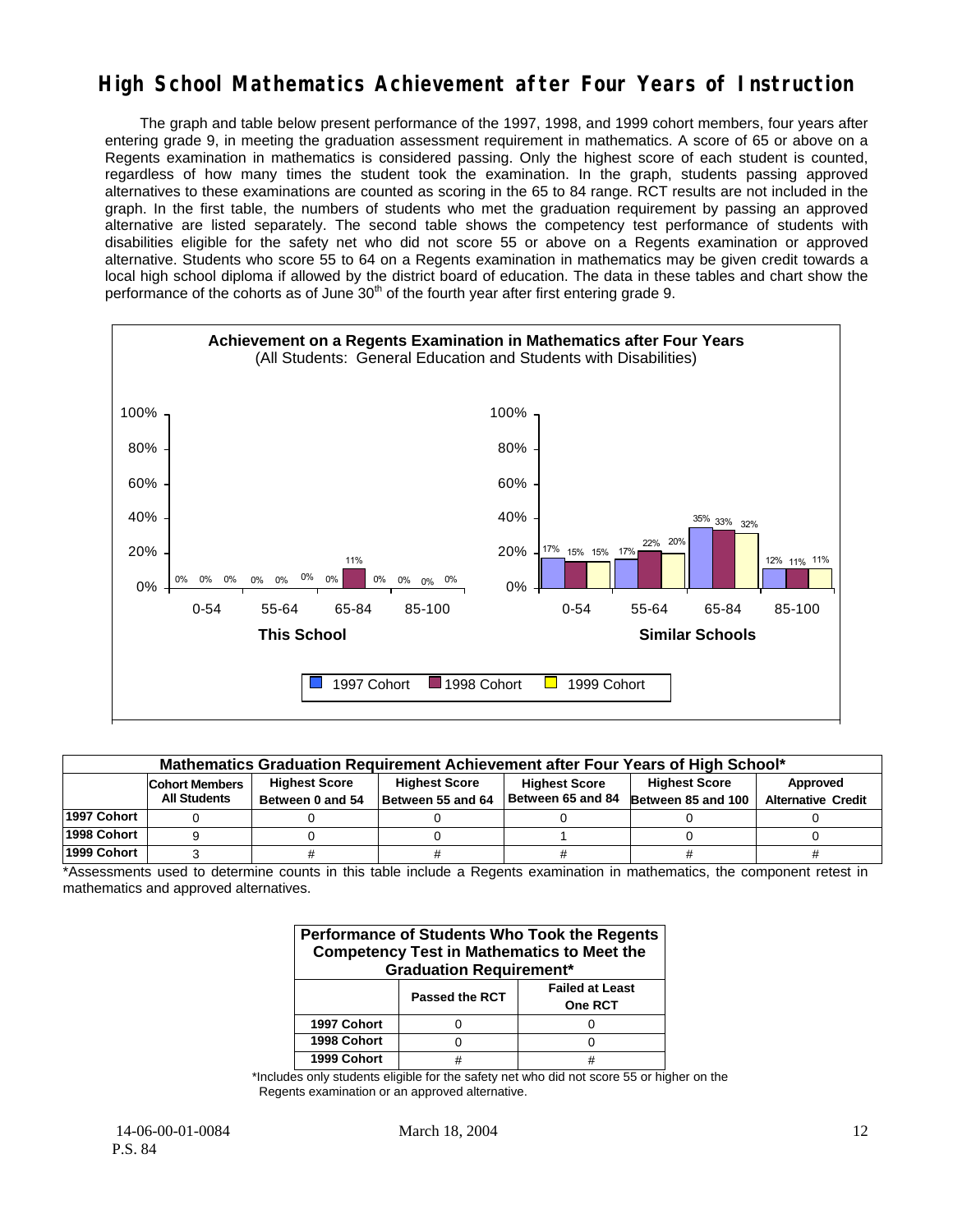## **Cohort Graduation Rates**

 Students were counted as graduates if they earned a local diploma with or without a Regents endorsement by August 31<sup>st</sup> of the fourth year after first entering grade 9. The graduation-rate cohort includes students who transferred to general education development (GED) programs. These students were not counted in the 1998 school accountability cohort for English and mathematics.



| <b>Cohort Graduation Rates</b> |                                  |                                |                                                               |                            |  |  |  |  |  |
|--------------------------------|----------------------------------|--------------------------------|---------------------------------------------------------------|----------------------------|--|--|--|--|--|
|                                | <b>Cohort</b><br>Members*<br>(a) | <b>Transfers to GED</b><br>(b) | <b>Graduation Rate</b><br>Cohort<br><b>Members</b><br>$(a+b)$ | <b>Number</b><br>Graduated |  |  |  |  |  |
| 1998 Cohort                    |                                  |                                |                                                               |                            |  |  |  |  |  |

\*Count as of August 31<sup>st</sup> of the fourth year after first entering grade 9.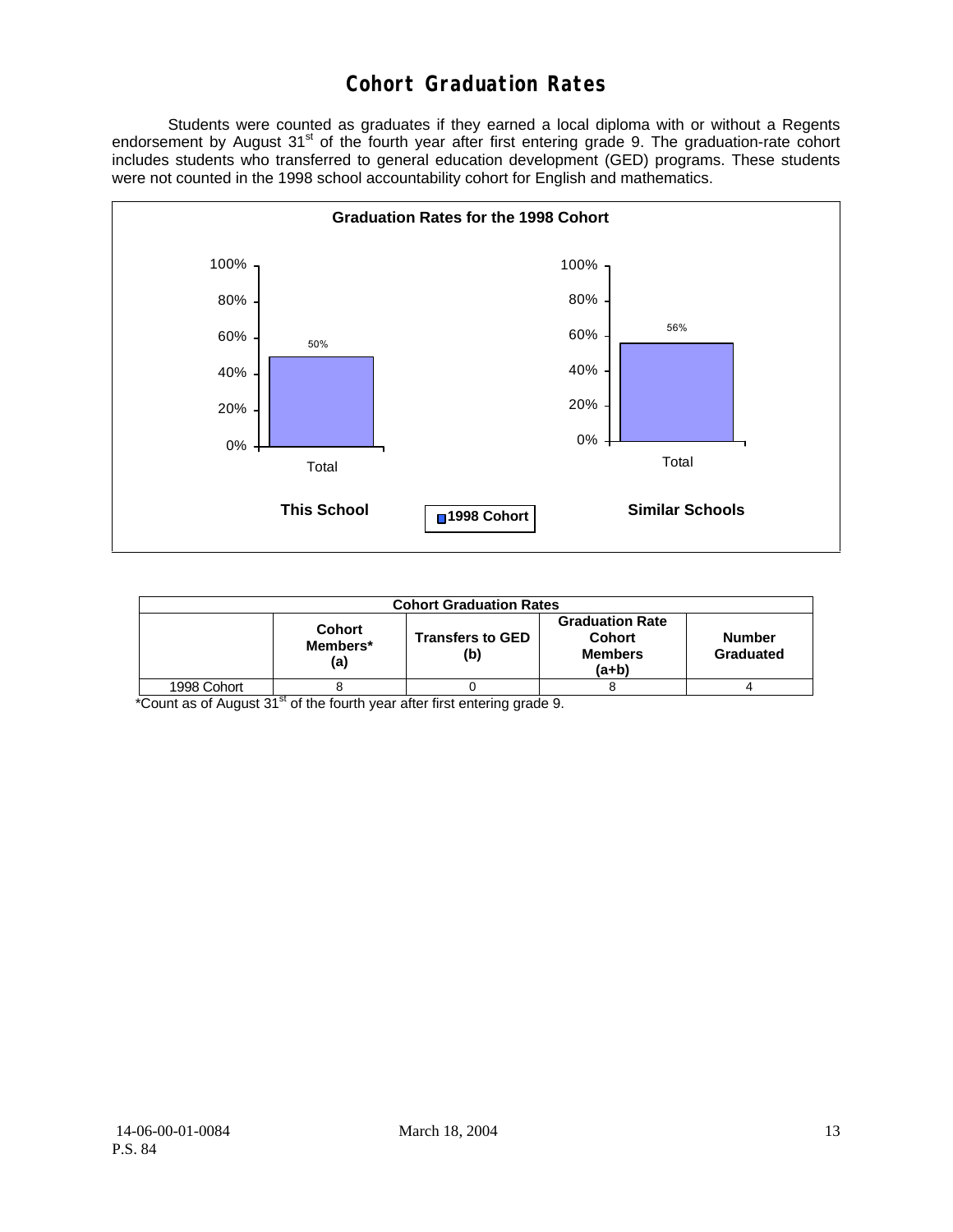# **Analysis of Student Subgroup Performance**

Historically, on State assessments the average performance of Black, Hispanic, and Native American students has been lower than that of White and Asian students. Similarly, students from lowincome families have not performed as well as those from higher income families. A high priority of the Board of Regents is to eliminate these gaps in student performance. In addition, Title I of the federal Elementary and Secondary Education Act includes explicit requirements "to ensure that students served by Title I are given the same opportunity to achieve to high standards and are held to the same high expectations as all students in each State."

This section of the school report card provides performance data for two years by racial/ethnic group, disability status, gender, English proficiency status, income level, and migrant status. The purpose of the student subgroup analyses is to determine if students who perform below the standards in any school tend to fall into particular groups, such as minority students, limited English proficient students, or economically disadvantaged students. If these analyses provide evidence that students in one of the groups achieve at a lower level than other students, the school and community should examine the reasons for this lower performance and make necessary changes in curriculum, instruction, and student support services to remedy these performance gaps. If your school did not report data for the 2002-03 school year for a subject and grade, a table showing data for subgroups in that subject and grade will not be included in the *Analysis*.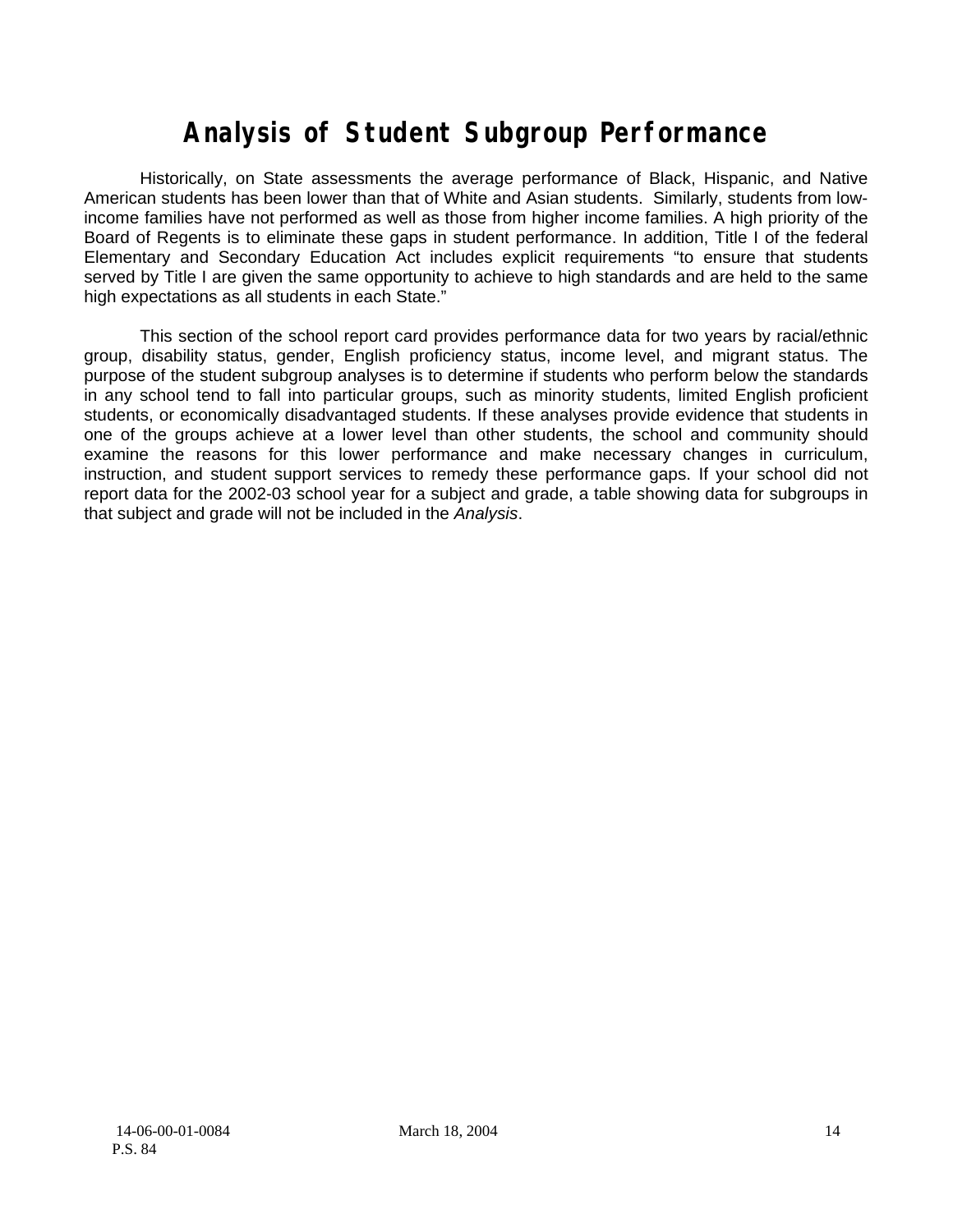## English Language Arts

|                                              |                         |         | ັ                                                                 |    |                |             |                                                                   |    |  |
|----------------------------------------------|-------------------------|---------|-------------------------------------------------------------------|----|----------------|-------------|-------------------------------------------------------------------|----|--|
|                                              |                         |         | $2001 - 02$                                                       |    |                | $2002 - 03$ |                                                                   |    |  |
| <b>Student Subgroup</b>                      | <b>Tested</b>           |         | <b>Percentages of Tested</b><br><b>Students Scoring at Levels</b> |    | <b>Tested</b>  |             | <b>Percentages of Tested</b><br><b>Students Scoring at Levels</b> |    |  |
|                                              |                         | $2 - 4$ | $3 - 4$                                                           | 4  |                | $2 - 4$     | $3 - 4$                                                           | 4  |  |
| <b>Results by Race/Ethnicity</b>             |                         |         |                                                                   |    |                |             |                                                                   |    |  |
| American Indian/Alaskan Native               | $\mathbf{0}$            | 0%      | 0%                                                                | 0% | $\mathbf 0$    | 0%          | 0%                                                                | 0% |  |
| <b>Black</b>                                 | 3                       | s       | s                                                                 | s  | 3              | s           | s                                                                 | s  |  |
| Hispanic                                     | $\mathbf 0$             | 0%      | 0%                                                                | 0% | 0              | 0%          | 0%                                                                | 0% |  |
| Asian or Pacific Islander                    | $\mathbf{0}$            | 0%      | 0%                                                                | 0% | 0              | 0%          | 0%                                                                | 0% |  |
| White                                        | 1                       | s       | s                                                                 | s  | 1              | s           | s                                                                 | s  |  |
| Total                                        | $\overline{4}$          | s       | $\mathbf s$                                                       | s  | 4              | s           | s                                                                 | s  |  |
| Small Group Totals (s)                       | 4                       | s       | $\mathbf s$                                                       | s  | 4              | $\mathbf s$ | $\mathbf s$                                                       | s  |  |
| <b>Results by Disability Status</b>          |                         |         |                                                                   |    |                |             |                                                                   |    |  |
| General-education students                   | $\Omega$                | s       | s                                                                 | s  | $\Omega$       | s           | s                                                                 | s  |  |
| Students with disabilities                   | 4                       | s       | s                                                                 | s  | 4              | s           | s                                                                 | s  |  |
| Total                                        | 4                       | s       | s                                                                 | s  | 4              | s           | s                                                                 | s  |  |
| <b>Results by Gender</b>                     |                         |         |                                                                   |    |                |             |                                                                   |    |  |
| Female                                       | 0                       | s       | s                                                                 | s  | 3              | s           | $\mathbf S$                                                       | s  |  |
| Male                                         | $\overline{4}$          | s       | s                                                                 | s  | $\mathbf{1}$   | s           | s                                                                 | s  |  |
| Total                                        | $\overline{\mathbf{4}}$ | s       | s                                                                 | s  | $\overline{4}$ | $\mathbf s$ | $\mathbf s$                                                       | s  |  |
| <b>Results by English Proficiency Status</b> |                         |         |                                                                   |    |                |             |                                                                   |    |  |
| English proficient                           | 4                       | s       | s                                                                 | s  | $\overline{4}$ | s           | s                                                                 | s  |  |
| Limited English proficient                   | $\mathbf{0}$            | s       | s                                                                 | S  | 0              | s           | s                                                                 | s  |  |
| Total                                        | 4                       | s       | s                                                                 | s  | 4              | s           | s                                                                 | s  |  |
| <b>Results by Income Level</b>               |                         |         |                                                                   |    |                |             |                                                                   |    |  |
| Economically disadvantaged                   | $\overline{2}$          | s       | $\mathbf s$                                                       | s  | $\mathbf{1}$   | s           | s                                                                 | s  |  |
| Not disadvantaged                            | 2                       | s       | s                                                                 | s  | 3              | s           | $\mathbf S$                                                       | s  |  |
| Total                                        | $\overline{4}$          | s       | s                                                                 | s  | 4              | s           | s                                                                 | s  |  |
| <b>Results by Migrant Status</b>             |                         |         |                                                                   |    |                |             |                                                                   |    |  |
| Migrant family                               | $\mathbf 0$             | s       | s                                                                 | s  | 0              | s           | s                                                                 | s  |  |
| Not migrant family                           | 4                       | s       | $\mathbf s$                                                       | s  | 4              | s           | $\mathbf S$                                                       | s  |  |
| Total                                        | $\overline{4}$          | s       | s                                                                 | s  | $\overline{4}$ | s           | s                                                                 | s  |  |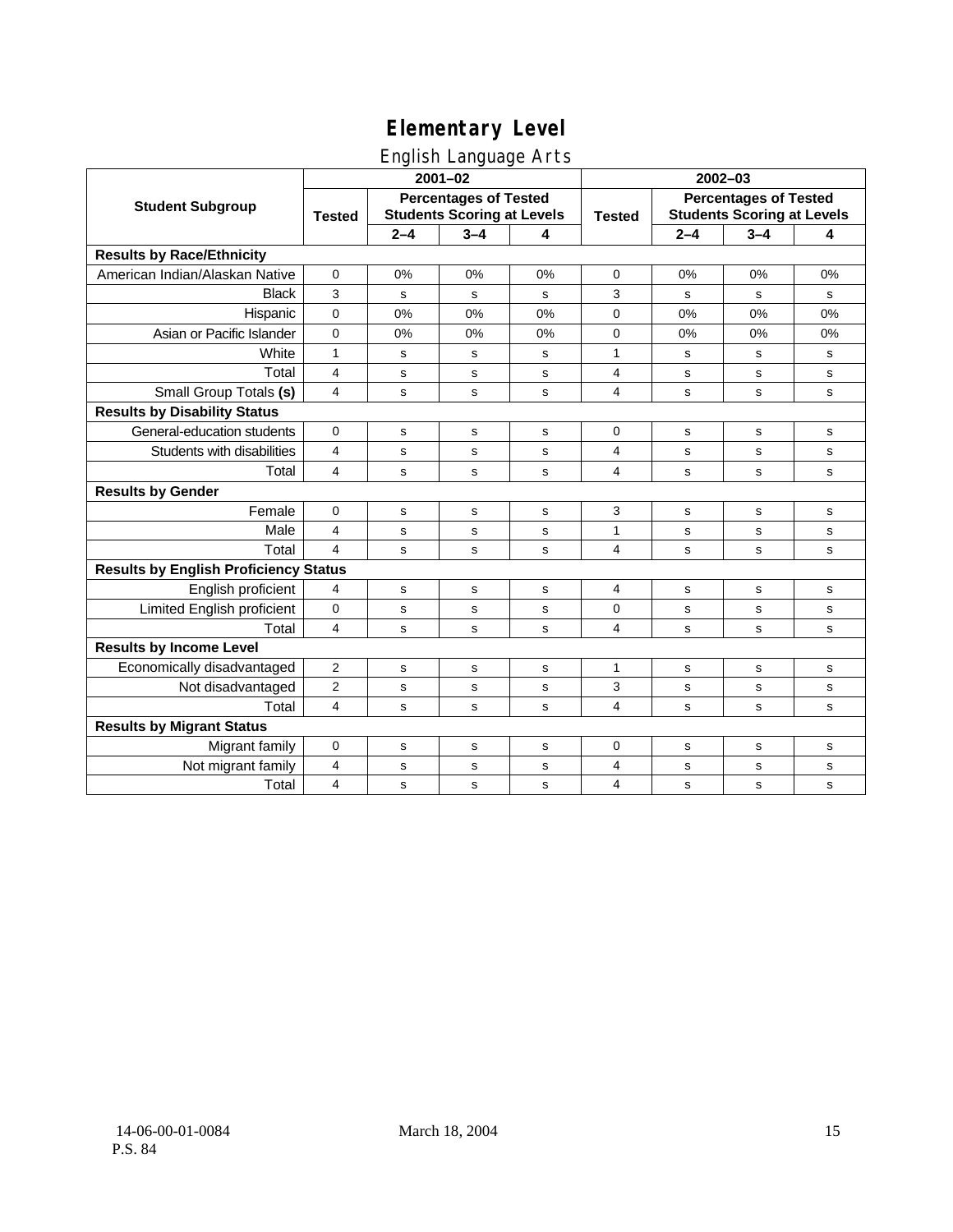### Mathematics

|                                              |                |         | $2001 - 02$                                                       |    | $2002 - 03$                                                                        |         |         |           |
|----------------------------------------------|----------------|---------|-------------------------------------------------------------------|----|------------------------------------------------------------------------------------|---------|---------|-----------|
| <b>Student Subgroup</b>                      | <b>Tested</b>  |         | <b>Percentages of Tested</b><br><b>Students Scoring at Levels</b> |    | <b>Percentages of Tested</b><br><b>Students Scoring at Levels</b><br><b>Tested</b> |         |         |           |
|                                              |                | $2 - 4$ | $3 - 4$                                                           | 4  |                                                                                    | $2 - 4$ | $3 - 4$ | 4         |
| <b>Results by Race/Ethnicity</b>             |                |         |                                                                   |    |                                                                                    |         |         |           |
| American Indian/Alaskan Native               | $\Omega$       | 0%      | 0%                                                                | 0% | $\mathbf{1}$                                                                       | S       | s       | s         |
| <b>Black</b>                                 | 3              | s       | s                                                                 | s  | 3                                                                                  | S       | s       | s         |
| Hispanic                                     | $\mathbf{1}$   | s       | s                                                                 | s  | $\Omega$                                                                           | 0%      | 0%      | 0%        |
| Asian or Pacific Islander                    | $\mathbf 0$    | 0%      | 0%                                                                | 0% | 0                                                                                  | 0%      | 0%      | 0%        |
| White                                        | $\overline{2}$ | s       | $\mathbf s$                                                       | S  | $\mathbf{1}$                                                                       | s       | s       | ${\tt s}$ |
| Total                                        | 6              | 17%     | 0%                                                                | 0% | 5                                                                                  | 40%     | 0%      | 0%        |
| Small Group Totals (s)                       | 6              | 17%     | 0%                                                                | 0% | 5                                                                                  | 40%     | 0%      | 0%        |
| <b>Results by Disability Status</b>          |                |         |                                                                   |    |                                                                                    |         |         |           |
| General-education students                   | $\Omega$       | s       | s                                                                 | s  | $\Omega$                                                                           | S       | s       | s         |
| Students with disabilities                   | 6              | s       | s                                                                 | s  | 5                                                                                  | s       | s       | s         |
| Total                                        | 6              | 17%     | 0%                                                                | 0% | 5                                                                                  | 40%     | 0%      | 0%        |
| <b>Results by Gender</b>                     |                |         |                                                                   |    |                                                                                    |         |         |           |
| Female                                       | 2              | s       | $\mathbf s$                                                       | s  | 4                                                                                  | s       | s       | ${\tt s}$ |
| Male                                         | $\overline{4}$ | s       | s                                                                 | s  | 1                                                                                  | s       | s       | s         |
| Total                                        | 6              | 17%     | 0%                                                                | 0% | 5                                                                                  | 40%     | 0%      | 0%        |
| <b>Results by English Proficiency Status</b> |                |         |                                                                   |    |                                                                                    |         |         |           |
| English proficient                           | 5              | s       | s                                                                 | s  | 5                                                                                  | 40%     | 0%      | 0%        |
| Limited English proficient                   | 1              | s       | s                                                                 | S  | 0                                                                                  | 0%      | 0%      | 0%        |
| Total                                        | 6              | 17%     | 0%                                                                | 0% | 5                                                                                  | 40%     | 0%      | 0%        |
| <b>Results by Income Level</b>               |                |         |                                                                   |    |                                                                                    |         |         |           |
| Economically disadvantaged                   | 3              | s       | s                                                                 | s  | $\mathbf{1}$                                                                       | s       | s       | s         |
| Not disadvantaged                            | 3              | s       | s                                                                 | s  | 4                                                                                  | s       | s       | s         |
| Total                                        | 6              | 17%     | 0%                                                                | 0% | 5                                                                                  | 40%     | 0%      | 0%        |
| <b>Results by Migrant Status</b>             |                |         |                                                                   |    |                                                                                    |         |         |           |
| Migrant family                               | 0              | 0%      | 0%                                                                | 0% | 0                                                                                  | 0%      | 0%      | 0%        |
| Not migrant family                           | 6              | 17%     | 0%                                                                | 0% | 5                                                                                  | 40%     | 0%      | 0%        |
| Total                                        | 6              | 17%     | 0%                                                                | 0% | 5                                                                                  | 40%     | 0%      | 0%        |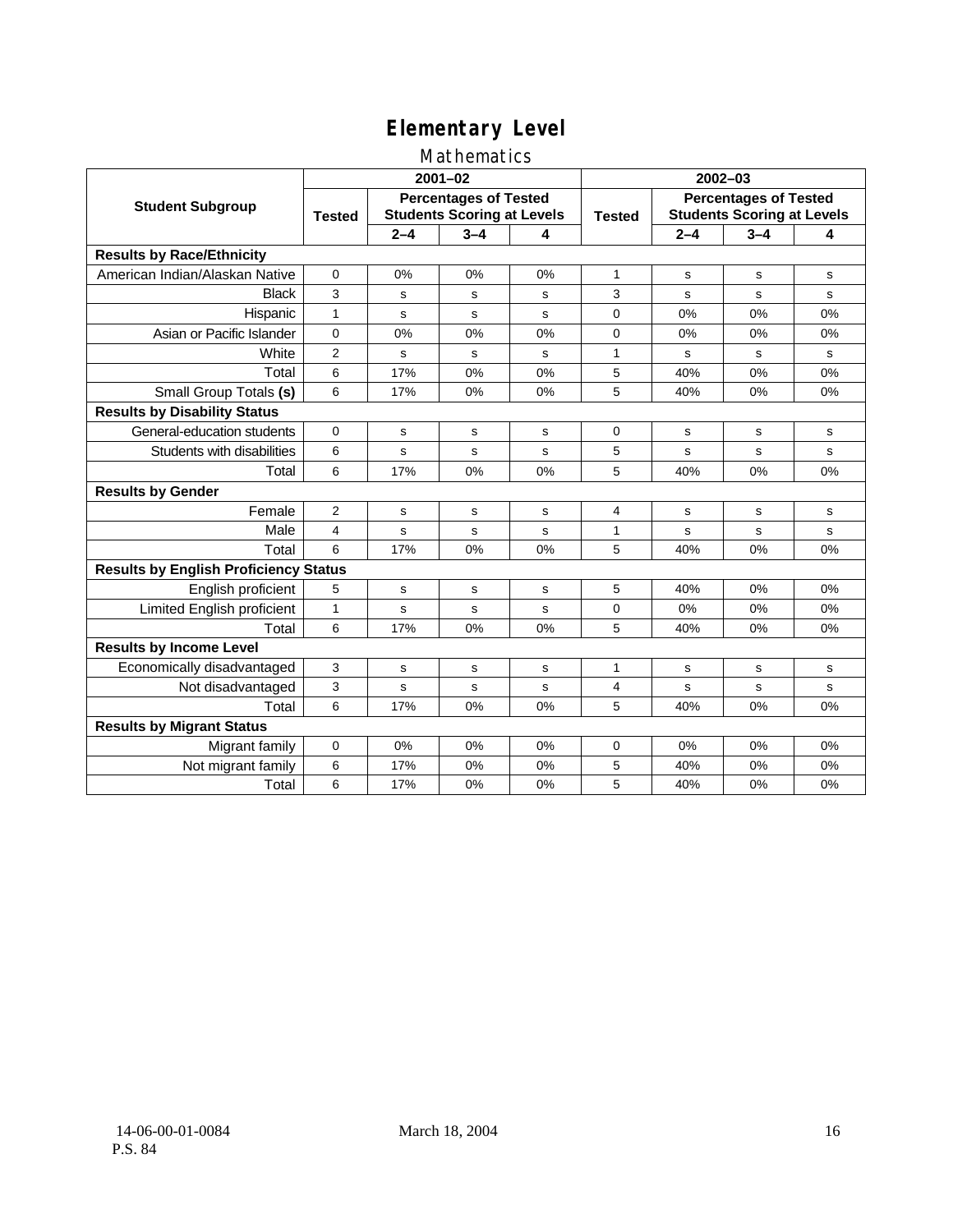### Science Multiple-Choice

|                                              | $2001 - 02$    |                                                                                              | 2002-03        |                                                                                              |  |
|----------------------------------------------|----------------|----------------------------------------------------------------------------------------------|----------------|----------------------------------------------------------------------------------------------|--|
| <b>Student Subgroup</b>                      | <b>Tested</b>  | <b>Percentages of</b><br><b>Tested</b><br><b>Students</b><br><b>Scoring above</b><br>the SDL | <b>Tested</b>  | <b>Percentages of</b><br><b>Tested</b><br><b>Students</b><br><b>Scoring above</b><br>the SDL |  |
| <b>Results by Race/Ethnicity</b>             |                |                                                                                              |                |                                                                                              |  |
| American Indian/Alaskan Native               | 0              | 0%                                                                                           | $\mathbf{1}$   | s                                                                                            |  |
| <b>Black</b>                                 | 3              | s                                                                                            | 3              | ${\tt s}$                                                                                    |  |
| Hispanic                                     | 0              | 0%                                                                                           | $\mathbf 0$    | 0%                                                                                           |  |
| Asian or Pacific Islander                    | $\mathbf 0$    | 0%                                                                                           | 0              | 0%                                                                                           |  |
| White                                        | $\mathbf{1}$   | s                                                                                            | $\mathbf{1}$   | s                                                                                            |  |
| Total                                        | $\overline{4}$ | s                                                                                            | 5              | 0%                                                                                           |  |
| Small Group Totals (s)                       | 4              | s                                                                                            | 5              | 0%                                                                                           |  |
| <b>Results by Disability Status</b>          |                |                                                                                              |                |                                                                                              |  |
| General-education students                   | $\mathbf 0$    | s                                                                                            | $\mathbf 0$    | s                                                                                            |  |
| Students with disabilities                   | 4              | s                                                                                            | 5              | s                                                                                            |  |
| Total                                        | 4              | s                                                                                            | 5              | 0%                                                                                           |  |
| <b>Results by Gender</b>                     |                |                                                                                              |                |                                                                                              |  |
| Female                                       | 0              | s                                                                                            | 3              | ${\tt s}$                                                                                    |  |
| Male                                         | 4              | s                                                                                            | $\overline{2}$ | s                                                                                            |  |
| Total                                        | $\overline{4}$ | s                                                                                            | 5              | 0%                                                                                           |  |
| <b>Results by English Proficiency Status</b> |                |                                                                                              |                |                                                                                              |  |
| English proficient                           | 4              | s                                                                                            | 5              | 0%                                                                                           |  |
| Limited English proficient                   | $\Omega$       | s                                                                                            | $\mathbf 0$    | 0%                                                                                           |  |
| Total                                        | 4              | s                                                                                            | 5              | 0%                                                                                           |  |
| <b>Results by Income Level</b>               |                |                                                                                              |                |                                                                                              |  |
| Economically disadvantaged                   | 2              | s                                                                                            | 1              | s                                                                                            |  |
| Not disadvantaged                            | $\overline{2}$ | s                                                                                            | 4              | s                                                                                            |  |
| Total                                        | 4              | s                                                                                            | 5              | 0%                                                                                           |  |
| <b>Results by Migrant Status</b>             |                |                                                                                              |                |                                                                                              |  |
| Migrant family                               | 0              | s                                                                                            | 0              | 0%                                                                                           |  |
| Not migrant family                           | 4              | s                                                                                            | 5              | 0%                                                                                           |  |
| Total                                        | 4              | s                                                                                            | 5              | 0%                                                                                           |  |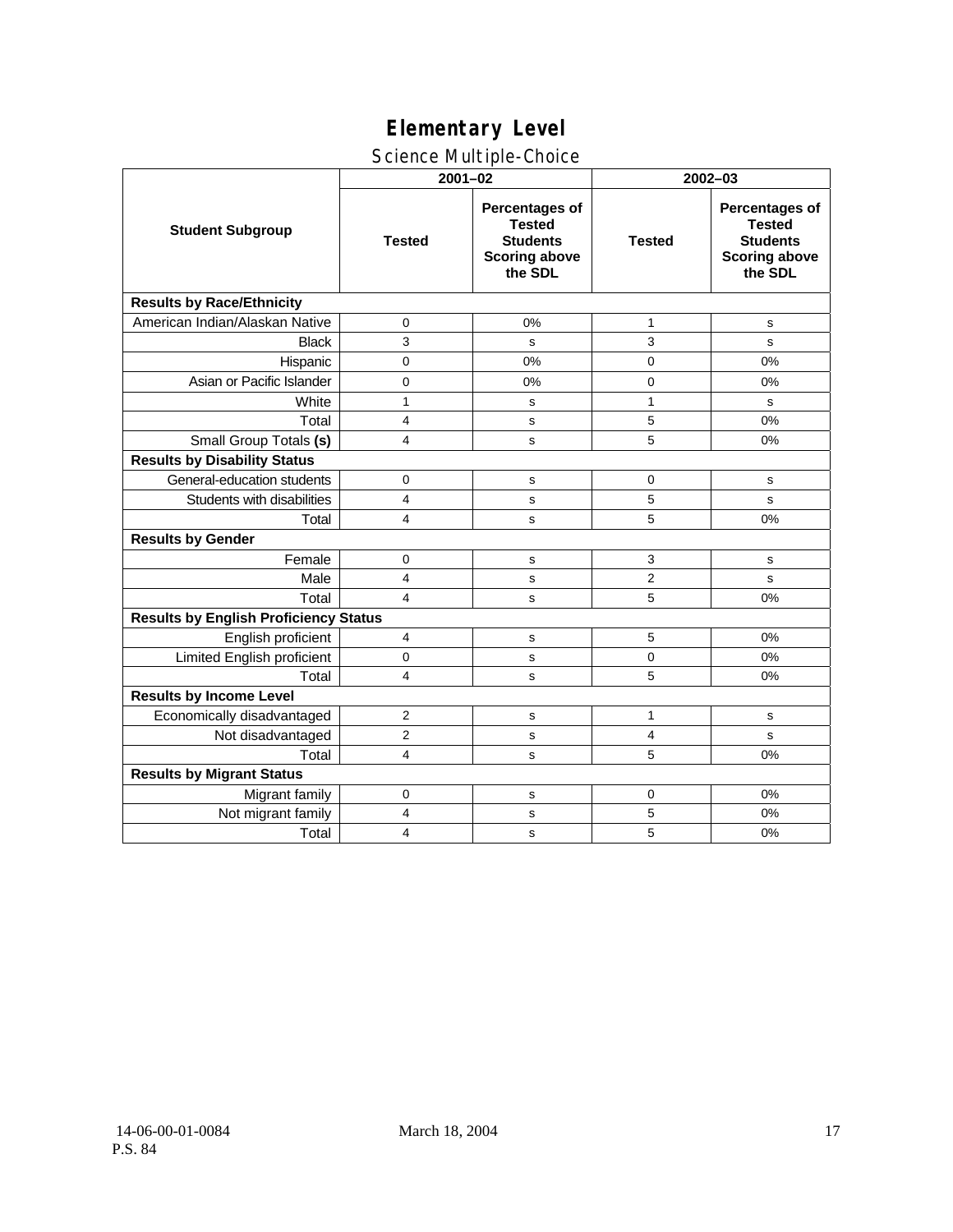## English Language Arts

|                                              |                                                                                    |             | ັ<br>$2001 - 02$ |               | 2002-03                                                           |         |         |    |
|----------------------------------------------|------------------------------------------------------------------------------------|-------------|------------------|---------------|-------------------------------------------------------------------|---------|---------|----|
| <b>Student Subgroup</b>                      | <b>Percentages of Tested</b><br><b>Students Scoring at Levels</b><br><b>Tested</b> |             |                  | <b>Tested</b> | <b>Percentages of Tested</b><br><b>Students Scoring at Levels</b> |         |         |    |
|                                              |                                                                                    | $2 - 4$     | $3 - 4$          | 4             |                                                                   | $2 - 4$ | $3 - 4$ | 4  |
| <b>Results by Race/Ethnicity</b>             |                                                                                    |             |                  |               |                                                                   |         |         |    |
| American Indian/Alaskan Native               | $\mathbf 0$                                                                        | 0%          | 0%               | 0%            | $\mathbf 0$                                                       | 0%      | 0%      | 0% |
| <b>Black</b>                                 | 0                                                                                  | 0%          | 0%               | 0%            | $\overline{7}$                                                    | s       | s       | s  |
| Hispanic                                     | 3                                                                                  | s           | s                | s             | 1                                                                 | s       | s       | s  |
| Asian or Pacific Islander                    | 0                                                                                  | 0%          | 0%               | 0%            | $\mathbf 0$                                                       | 0%      | 0%      | 0% |
| White                                        | 2                                                                                  | $\mathbf s$ | $\mathbf s$      | s             | $\overline{7}$                                                    | 29%     | 0%      | 0% |
| Total                                        | 5                                                                                  | 60%         | 20%              | 0%            | 15                                                                | 20%     | 0%      | 0% |
| Small Group Totals (s)                       | 5                                                                                  | 60%         | 20%              | 0%            | 8                                                                 | 13%     | 0%      | 0% |
| <b>Results by Disability Status</b>          |                                                                                    |             |                  |               |                                                                   |         |         |    |
| General-education students                   | $\overline{2}$                                                                     | s           | s                | s             | 2                                                                 | s       | s       | s  |
| Students with disabilities                   | 3                                                                                  | s           | s                | s             | 13                                                                | s       | s       | s  |
| Total                                        | 5                                                                                  | 60%         | 20%              | 0%            | 15                                                                | 20%     | 0%      | 0% |
| <b>Results by Gender</b>                     |                                                                                    |             |                  |               |                                                                   |         |         |    |
| Female                                       | 1                                                                                  | s           | s                | s             | 6                                                                 | 17%     | 0%      | 0% |
| Male                                         | 4                                                                                  | s           | $\mathbf s$      | s             | 9                                                                 | 22%     | 0%      | 0% |
| Total                                        | 5                                                                                  | 60%         | 20%              | 0%            | 15                                                                | 20%     | 0%      | 0% |
| <b>Results by English Proficiency Status</b> |                                                                                    |             |                  |               |                                                                   |         |         |    |
| English proficient                           | 5                                                                                  | 60%         | 20%              | 0%            | 15                                                                | 20%     | 0%      | 0% |
| Limited English proficient                   | 0                                                                                  | 0%          | 0%               | 0%            | $\mathbf 0$                                                       | 0%      | 0%      | 0% |
| Total                                        | 5                                                                                  | 60%         | 20%              | 0%            | 15                                                                | 20%     | 0%      | 0% |
| <b>Results by Income Level</b>               |                                                                                    |             |                  |               |                                                                   |         |         |    |
| Economically disadvantaged                   | 3                                                                                  | s           | s                | s             | 12                                                                | s       | s       | s  |
| Not disadvantaged                            | $\overline{2}$                                                                     | s           | $\mathbf s$      | s             | 3                                                                 | s       | s       | s  |
| Total                                        | 5                                                                                  | 60%         | 20%              | 0%            | 15                                                                | 20%     | 0%      | 0% |
| <b>Results by Migrant Status</b>             |                                                                                    |             |                  |               |                                                                   |         |         |    |
| Migrant family                               | 0                                                                                  | 0%          | 0%               | 0%            | $\mathbf 0$                                                       | 0%      | 0%      | 0% |
| Not migrant family                           | 5                                                                                  | 60%         | 20%              | 0%            | 15                                                                | 20%     | 0%      | 0% |
| Total                                        | 5                                                                                  | 60%         | 20%              | 0%            | 15                                                                | 20%     | 0%      | 0% |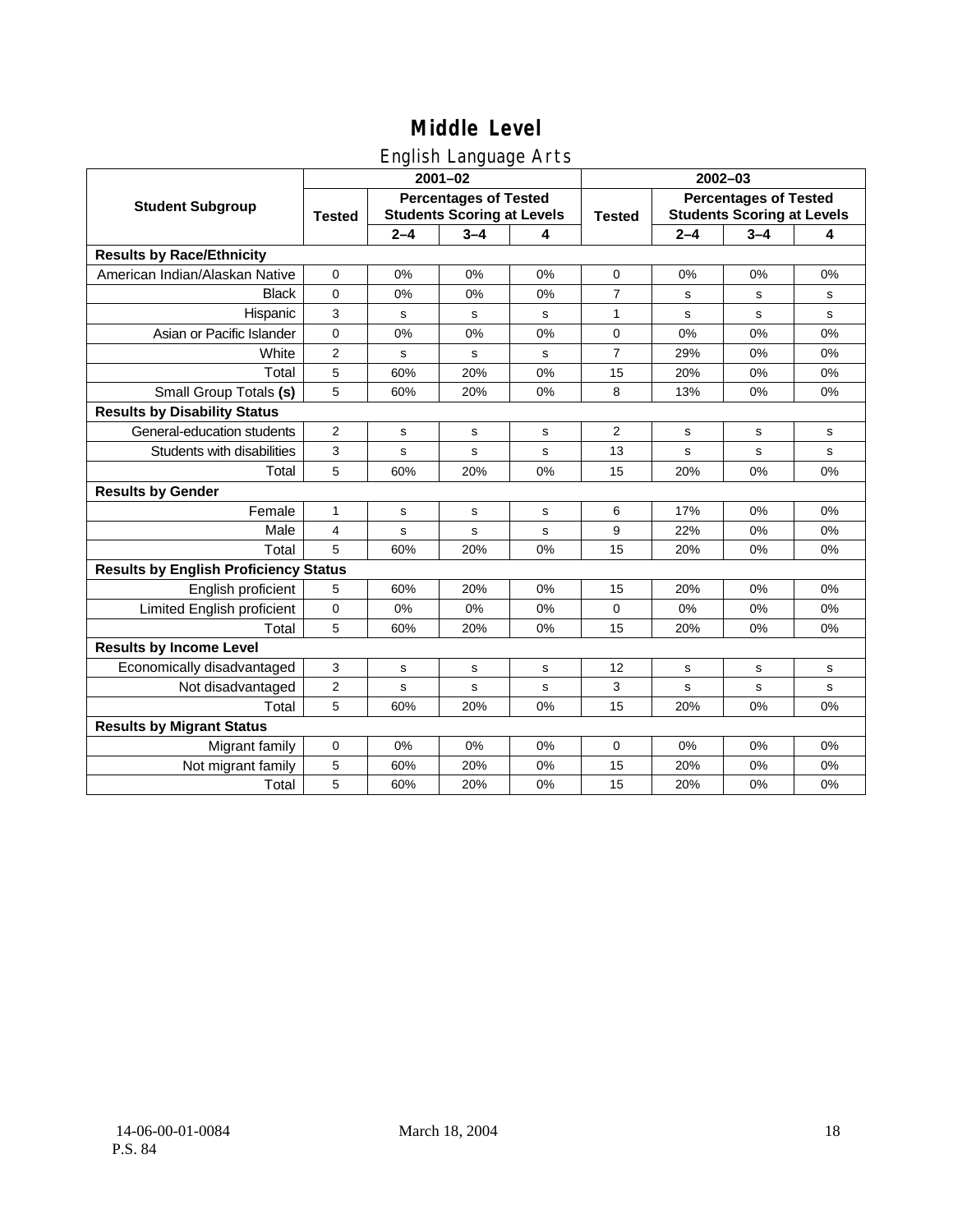### Mathematics

|                                              |                |         | $2001 - 02$                                                       |    | $2002 - 03$    |                                                                   |         |              |  |
|----------------------------------------------|----------------|---------|-------------------------------------------------------------------|----|----------------|-------------------------------------------------------------------|---------|--------------|--|
| <b>Student Subgroup</b>                      | <b>Tested</b>  |         | <b>Percentages of Tested</b><br><b>Students Scoring at Levels</b> |    | <b>Tested</b>  | <b>Percentages of Tested</b><br><b>Students Scoring at Levels</b> |         |              |  |
|                                              |                | $2 - 4$ | $3 - 4$                                                           | 4  |                | $2 - 4$                                                           | $3 - 4$ | 4            |  |
| <b>Results by Race/Ethnicity</b>             |                |         |                                                                   |    |                |                                                                   |         |              |  |
| American Indian/Alaskan Native               | $\Omega$       | 0%      | 0%                                                                | 0% | $\Omega$       | 0%                                                                | 0%      | 0%           |  |
| <b>Black</b>                                 | $\Omega$       | 0%      | 0%                                                                | 0% | 6              | S                                                                 | s       | s            |  |
| Hispanic                                     | 3              | s       | s                                                                 | s  | 2              | s                                                                 | s       | s            |  |
| Asian or Pacific Islander                    | $\mathbf 0$    | 0%      | 0%                                                                | 0% | 0              | 0%                                                                | 0%      | 0%           |  |
| White                                        | $\overline{2}$ | s       | ${\bf s}$                                                         | S  | $\overline{7}$ | 71%                                                               | 14%     | 0%           |  |
| Total                                        | 5              | 40%     | 0%                                                                | 0% | 15             | 47%                                                               | 7%      | 0%           |  |
| Small Group Totals (s)                       | 5              | 40%     | 0%                                                                | 0% | 8              | 25%                                                               | 0%      | 0%           |  |
| <b>Results by Disability Status</b>          |                |         |                                                                   |    |                |                                                                   |         |              |  |
| General-education students                   | $\overline{2}$ | s       | s                                                                 | S  | $\overline{2}$ | S                                                                 | s       | s            |  |
| Students with disabilities                   | 3              | s       | s                                                                 | s  | 13             | s                                                                 | s       | $\mathbf{s}$ |  |
| Total                                        | 5              | 40%     | 0%                                                                | 0% | 15             | 47%                                                               | 7%      | 0%           |  |
| <b>Results by Gender</b>                     |                |         |                                                                   |    |                |                                                                   |         |              |  |
| Female                                       | 1              | s       | s                                                                 | s  | 7              | 14%                                                               | 14%     | 0%           |  |
| Male                                         | $\overline{4}$ | s       | s                                                                 | s  | 8              | 75%                                                               | 0%      | 0%           |  |
| Total                                        | 5              | 40%     | 0%                                                                | 0% | 15             | 47%                                                               | 7%      | 0%           |  |
| <b>Results by English Proficiency Status</b> |                |         |                                                                   |    |                |                                                                   |         |              |  |
| English proficient                           | 5              | 40%     | 0%                                                                | 0% | 14             | s                                                                 | s       | s            |  |
| Limited English proficient                   | 0              | 0%      | 0%                                                                | 0% | $\mathbf{1}$   | s                                                                 | s       | s            |  |
| Total                                        | 5              | 40%     | 0%                                                                | 0% | 15             | 47%                                                               | 7%      | 0%           |  |
| <b>Results by Income Level</b>               |                |         |                                                                   |    |                |                                                                   |         |              |  |
| Economically disadvantaged                   | 3              | s       | s                                                                 | s  | 12             | s                                                                 | s       | s            |  |
| Not disadvantaged                            | $\overline{2}$ | s       | s                                                                 | s  | 3              | s                                                                 | s       | s            |  |
| Total                                        | 5              | 40%     | 0%                                                                | 0% | 15             | 47%                                                               | 7%      | 0%           |  |
| <b>Results by Migrant Status</b>             |                |         |                                                                   |    |                |                                                                   |         |              |  |
| Migrant family                               | 0              | 0%      | 0%                                                                | 0% | 0              | 0%                                                                | 0%      | 0%           |  |
| Not migrant family                           | 5              | 40%     | 0%                                                                | 0% | 15             | 47%                                                               | 7%      | 0%           |  |
| Total                                        | 5              | 40%     | 0%                                                                | 0% | 15             | 47%                                                               | 7%      | 0%           |  |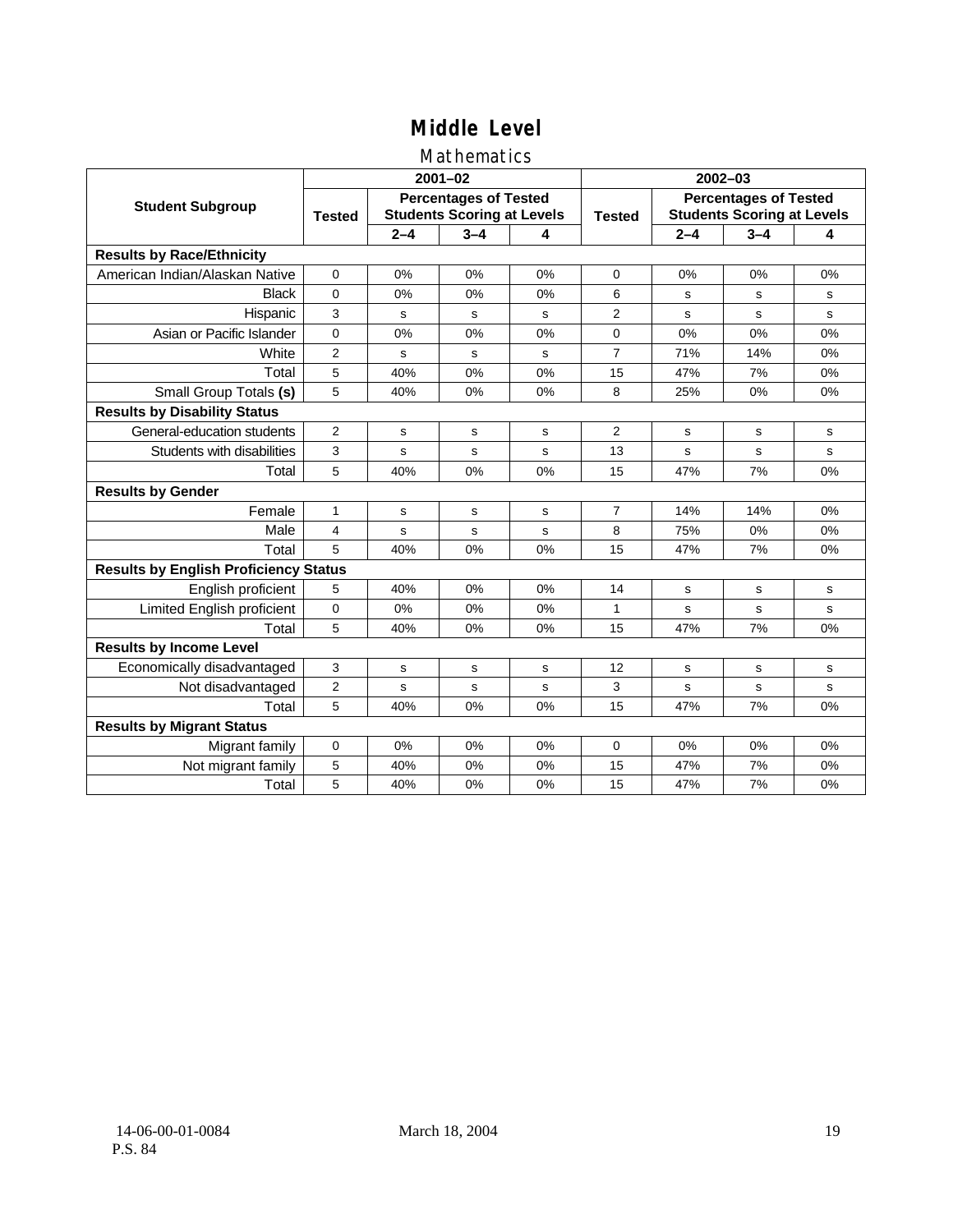#### **Science**

|                                              |                |             | $2001 - 02$                                                       |             | 2002-03        |                                                                   |         |     |  |
|----------------------------------------------|----------------|-------------|-------------------------------------------------------------------|-------------|----------------|-------------------------------------------------------------------|---------|-----|--|
| <b>Student Subgroup</b>                      | <b>Tested</b>  |             | <b>Percentages of Tested</b><br><b>Students Scoring at Levels</b> |             | <b>Tested</b>  | <b>Percentages of Tested</b><br><b>Students Scoring at Levels</b> |         |     |  |
|                                              |                | $2 - 4$     | $3 - 4$                                                           | 4           |                | $2 - 4$                                                           | $3 - 4$ | 4   |  |
| <b>Results by Race/Ethnicity</b>             |                |             |                                                                   |             |                |                                                                   |         |     |  |
| American Indian/Alaskan Native               | $\overline{0}$ | 0%          | 0%                                                                | 0%          | 0              | 0%                                                                | 0%      | 0%  |  |
| <b>Black</b>                                 | 0              | 0%          | 0%                                                                | 0%          | 7              | s                                                                 | s       | s   |  |
| Hispanic                                     | 0              | 0%          | 0%                                                                | $0\%$       | 1              | s                                                                 | s       | s   |  |
| Asian or Pacific Islander                    | $\Omega$       | 0%          | 0%                                                                | $0\%$       | 0              | 0%                                                                | 0%      | 0%  |  |
| White                                        | 0              | 0%          | 0%                                                                | $0\%$       | 7              | 86%                                                               | 57%     | 14% |  |
| Total                                        | 0              | 0%          | 0%                                                                | 0%          | 15             | 80%                                                               | 33%     | 7%  |  |
| Small Group Totals (s)                       | $\Omega$       | 0%          | $0\%$                                                             | $0\%$       | 8              | 75%                                                               | 13%     | 0%  |  |
| <b>Results by Disability Status</b>          |                |             |                                                                   |             |                |                                                                   |         |     |  |
| General-education students                   | $\Omega$       | s           | s                                                                 | s           | $\overline{2}$ | s                                                                 | s       | s   |  |
| Students with disabilities                   | 0              | s           | s                                                                 | s           | 13             | s                                                                 | s       | s   |  |
| Total                                        | 0              | 0%          | 0%                                                                | 0%          | 15             | 80%                                                               | 33%     | 7%  |  |
| <b>Results by Gender</b>                     |                |             |                                                                   |             |                |                                                                   |         |     |  |
| Female                                       | 0              | s           | s                                                                 | s           | 6              | 83%                                                               | 17%     | 0%  |  |
| Male                                         | 0              | s           | s                                                                 | s           | 9              | 78%                                                               | 44%     | 11% |  |
| Total                                        | $\Omega$       | 0%          | 0%                                                                | 0%          | 15             | 80%                                                               | 33%     | 7%  |  |
| <b>Results by English Proficiency Status</b> |                |             |                                                                   |             |                |                                                                   |         |     |  |
| English proficient                           | 0              | $\mathbf S$ | $\mathbf s$                                                       | $\mathbf s$ | 15             | 80%                                                               | 33%     | 7%  |  |
| Limited English proficient                   | 0              | s           | s                                                                 | s           | 0              | 0%                                                                | 0%      | 0%  |  |
| Total                                        | 0              | 0%          | 0%                                                                | 0%          | 15             | 80%                                                               | 33%     | 7%  |  |
| <b>Results by Income Level</b>               |                |             |                                                                   |             |                |                                                                   |         |     |  |
| Economically disadvantaged                   | 0              | s           | $\mathbf s$                                                       | s           | 12             | s                                                                 | s       | s   |  |
| Not disadvantaged                            | 0              | s           | s                                                                 | s           | 3              | s                                                                 | s       | s   |  |
| Total                                        | 0              | 0%          | 0%                                                                | 0%          | 15             | 80%                                                               | 33%     | 7%  |  |
| <b>Results by Migrant Status</b>             |                |             |                                                                   |             |                |                                                                   |         |     |  |
| Migrant family                               | 0              | s           | s                                                                 | s           | 0              | 0%                                                                | 0%      | 0%  |  |
| Not migrant family                           | 0              | $\mathbf s$ | $\mathbf s$                                                       | $\mathbf s$ | 15             | 80%                                                               | 33%     | 7%  |  |
| Total                                        | 0              | 0%          | 0%                                                                | 0%          | 15             | 80%                                                               | 33%     | 7%  |  |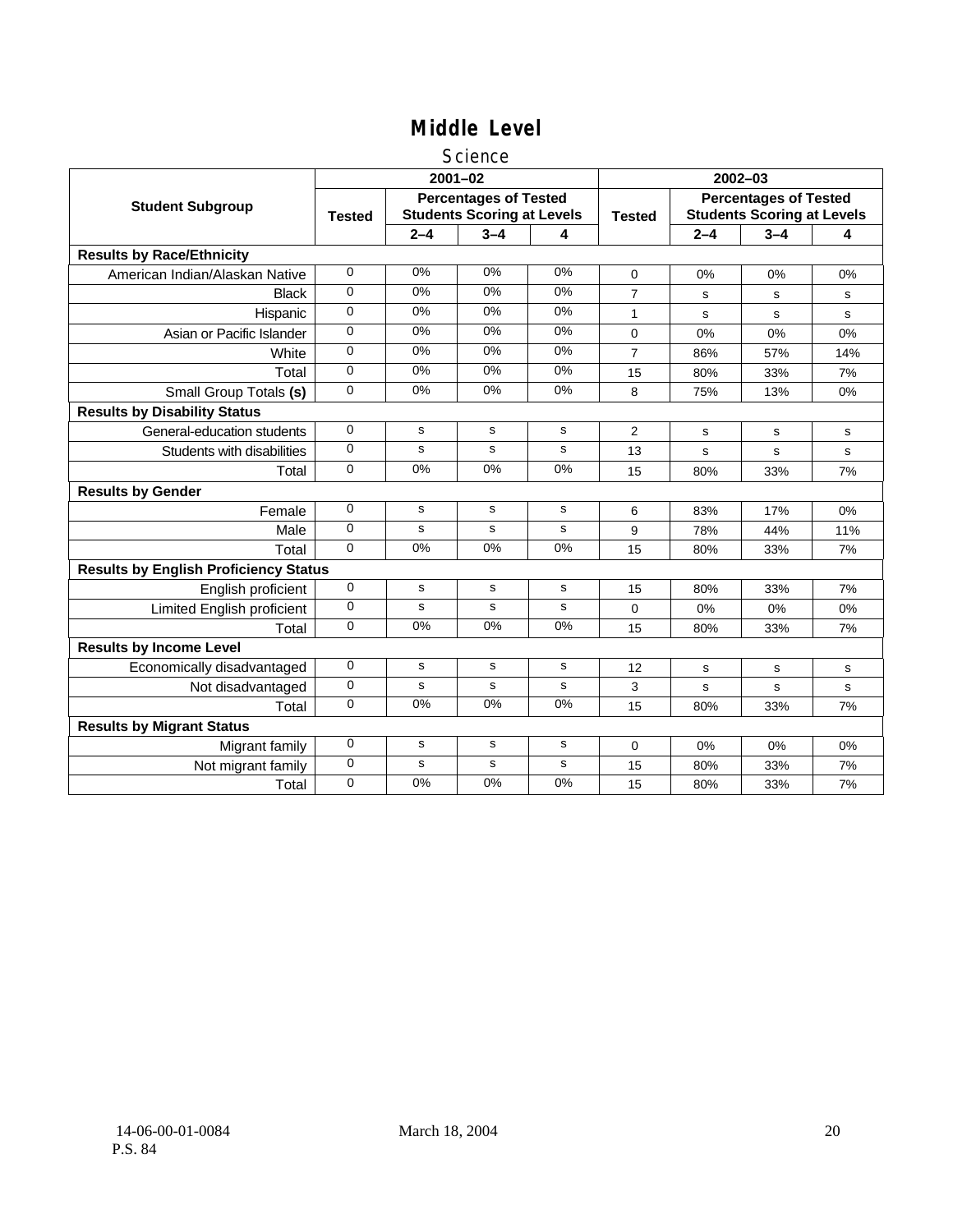## **1998 and 1999 High School Cohorts**

General-education students who first entered ninth grade in 1998 or 1999 must score 55 or higher on Regents English and mathematics examinations to graduate. During the phase-in of the Regents examination graduation requirements, all students (with district board of education approval) may qualify for a local diploma by earning a score of 55–64 on the required Regents examinations; a score of 65 or higher is required for a Regents diploma. Students with disabilities and certain students with a Section 504 Accomodation Plan may qualify for a local diploma by passing Regents competency tests. The data in these tables show the performance of the cohorts as of June 30<sup>th</sup> of the fourth year after first entering grade 9.

#### **Performance on the English Assessment Requirement for Graduation**

|                                              |                              | 1998 Cohort              |                | 1999 Cohort       |                           |                       |                          |                |                   |                                                                                     |
|----------------------------------------------|------------------------------|--------------------------|----------------|-------------------|---------------------------|-----------------------|--------------------------|----------------|-------------------|-------------------------------------------------------------------------------------|
|                                              |                              | <b>Count of Students</b> |                |                   | <b>Percent</b>            |                       | <b>Count of Students</b> |                |                   | <b>Percent</b>                                                                      |
| <b>Student Subgroup</b>                      | <b>Students</b><br>in Cohort | by Score                 |                |                   | <b>Meeting</b><br>Gradu-  | <b>Students</b><br>in | by Score                 |                | <b>Meeting</b>    |                                                                                     |
|                                              |                              | <b>Regents</b>           |                | Pass-             |                           |                       | <b>Regents</b>           |                | Pass-             | Gradua-<br>tion<br>Require-<br>ment<br>${\tt s}$<br>0%<br>s<br>0%<br>s<br>${\tt s}$ |
|                                              |                              | $55 -$<br>64             | $65-$<br>100   | ed<br><b>RCTs</b> | ation<br>Require-<br>ment | <b>Cohort</b>         | $55 -$<br>64             | $65 -$<br>100  | ed<br><b>RCTs</b> |                                                                                     |
| <b>Results by Race/Ethnicity</b>             |                              |                          |                |                   |                           |                       |                          |                |                   |                                                                                     |
| American Indian/Alaskan Native               | 0                            | $\mathbf 0$              | 0              | $\mathbf 0$       | 0%                        | 1                     | s                        | s              | s                 |                                                                                     |
| <b>Black</b>                                 | $\overline{1}$               | s                        | $\mathbf s$    | s                 | s                         | 0                     | $\mathbf 0$              | $\overline{0}$ | $\overline{0}$    |                                                                                     |
| Hispanic                                     | $\mathbf{1}$                 | $\mathbf s$              | s              | s                 | s                         | $\mathbf{1}$          | s                        | s              | s                 |                                                                                     |
| Asian or Pacific Islander                    | 0                            | $\mathbf 0$              | $\mathbf 0$    | 0                 | 0%                        | 0                     | $\mathbf 0$              | 0              | 0                 |                                                                                     |
| White                                        | $\overline{7}$               | $\mathbf s$              | $\mathbf s$    | s                 | s                         | $\mathbf{1}$          | s                        | s              | s                 |                                                                                     |
| Total                                        | 9                            | $\mathbf 0$              | 4              | 0                 | 44%                       | 3                     | $\mathbf S$              | s              | s                 |                                                                                     |
| Small Group Totals (s)                       | 9                            | $\mathbf 0$              | 4              | $\overline{0}$    | 44%                       | 3                     | $\Omega$                 | $\mathbf{1}$   | $\Omega$          | 33%                                                                                 |
| <b>Results by Disability Status</b>          |                              |                          |                |                   |                           |                       |                          |                |                   |                                                                                     |
| General-education students                   | 9                            | $\mathbf 0$              | 4              | 0                 | 44%                       | 1                     | s                        | $\mathbf s$    | s                 | ${\tt s}$                                                                           |
| Students with disabilities                   | $\Omega$                     | $\mathbf 0$              | 0              | $\overline{0}$    | 0%                        | $\overline{2}$        | s                        | s              | s                 | s                                                                                   |
| Total                                        | 9                            | $\mathbf 0$              | 4              | 0                 | 44%                       | 3                     | s                        | s              | s                 | ${\tt s}$                                                                           |
| <b>Results by Gender</b>                     |                              |                          |                |                   |                           |                       |                          |                |                   |                                                                                     |
| Female                                       | 3                            | s                        | s              | s                 | s                         | $\overline{2}$        | s                        | s              | s                 | $\mathbf s$                                                                         |
| Male                                         | 6                            | s                        | s              | s                 | s                         | 1                     | s                        | s              | s                 | $\mathbf s$                                                                         |
| Total                                        | 9                            | $\mathbf 0$              | 4              | $\overline{0}$    | 44%                       | 3                     | s                        | s              | s                 | s                                                                                   |
| <b>Results by English Proficiency Status</b> |                              |                          |                |                   |                           |                       |                          |                |                   |                                                                                     |
| English proficient                           | 9                            | $\mathbf 0$              | 4              | 0                 | 44%                       | 3                     | s                        | s              | $\mathbf s$       | $\mathbf s$                                                                         |
| Limited English proficient                   | 0                            | $\mathbf 0$              | 0              | 0                 | 0%                        | 0                     | s                        | s              | s                 | $\mathbf s$                                                                         |
| Total                                        | 9                            | $\Omega$                 | $\overline{4}$ | $\Omega$          | 44%                       | 3                     | s                        | s              | s                 | s                                                                                   |
| <b>Results by Income Level</b>               |                              |                          |                |                   |                           |                       |                          |                |                   |                                                                                     |
| Economically disadvantaged                   | 4                            | s                        | $\mathbf s$    | s                 | s                         | 3                     | s                        | $\mathbf s$    | s                 | $\mathbf s$                                                                         |
| Not disadvantaged                            | 5                            | s                        | $\mathbf S$    | s                 | s                         | 0                     | s                        | s              | s                 | s                                                                                   |
| Total                                        | 9                            | $\mathbf 0$              | 4              | $\Omega$          | 44%                       | 3                     | s                        | s              | s                 | s                                                                                   |
| <b>Results by Migrant Status</b>             |                              |                          |                |                   |                           |                       |                          |                |                   |                                                                                     |
| Migrant family                               | $\mathbf 0$                  | $\mathbf 0$              | $\mathbf 0$    | 0                 | 0%                        | 0                     | s                        | s              | s                 | s                                                                                   |
| Not migrant family                           | 9                            | $\mathbf 0$              | 4              | 0                 | 44%                       | 3                     | s                        | s              | s                 | $\mathbf s$                                                                         |
| Total                                        | 9                            | $\mathbf 0$              | $\overline{4}$ | 0                 | 44%                       | 3                     | s                        | s              | s                 | ${\tt s}$                                                                           |

#### **after Four Years of High School**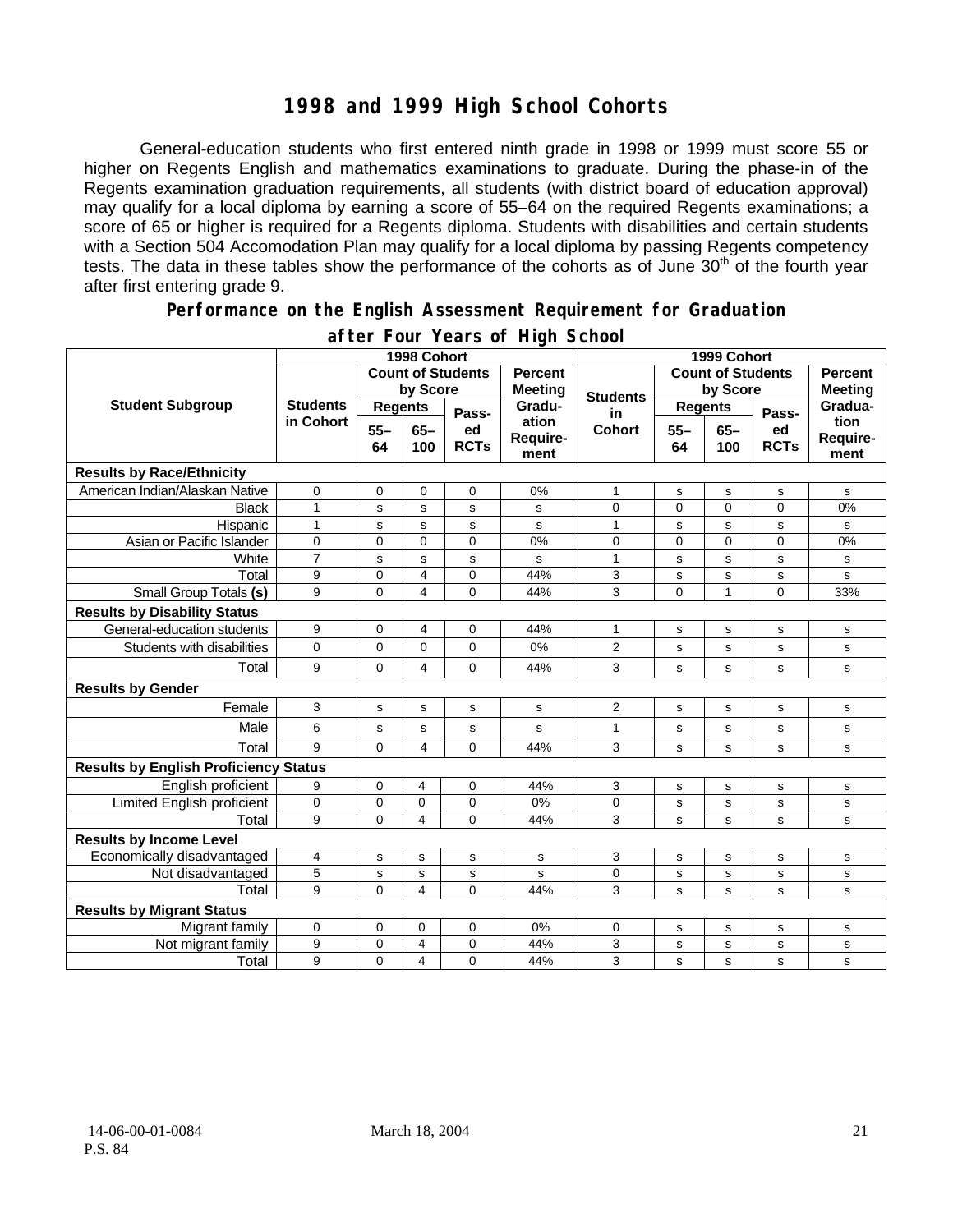#### **Performance on the Mathematics Assessment Requirement for Graduation after Four Years of High School**

|                                              |                                        |                                                           | or addation artor roar roars or right sonoon<br>1999 Cohort |                   |                          |                                         |                |                             |                |          |
|----------------------------------------------|----------------------------------------|-----------------------------------------------------------|-------------------------------------------------------------|-------------------|--------------------------|-----------------------------------------|----------------|-----------------------------|----------------|----------|
|                                              |                                        | 1998 Cohort<br><b>Count of Students</b><br><b>Percent</b> |                                                             |                   | <b>Count of Students</b> |                                         |                |                             | <b>Percent</b> |          |
| <b>Student Subgroup</b>                      | <b>Students</b><br>in<br><b>Cohort</b> | by Score                                                  |                                                             | <b>Meeting</b>    |                          | by Score                                |                | <b>Meeting</b>              |                |          |
|                                              |                                        | <b>Regents</b>                                            |                                                             |                   | Gradu-<br>ation          | <b>Students</b><br>in.<br><b>Cohort</b> | <b>Regents</b> |                             |                | Gradua-  |
|                                              |                                        |                                                           |                                                             | Pass-             |                          |                                         |                |                             | Pass-          | tion     |
|                                              |                                        | $55 -$<br>64                                              | $65-$<br>100                                                | ed<br><b>RCTs</b> | Require-                 |                                         | $55 -$<br>64   | $65-$<br><b>RCTs</b><br>100 | ed             | Require- |
|                                              |                                        |                                                           |                                                             |                   | ment                     |                                         |                |                             |                | ment     |
| <b>Results by Race/Ethnicity</b>             |                                        |                                                           |                                                             |                   |                          |                                         |                |                             |                |          |
| American Indian/Alaskan Native               | $\mathbf 0$                            | 0                                                         | 0                                                           | 0                 | 0%                       | 1                                       | s              | s                           | s              | s        |
| <b>Black</b>                                 | $\mathbf{1}$                           | s                                                         | s                                                           | s                 | s                        | $\Omega$                                | $\Omega$       | $\Omega$                    | $\Omega$       | 0%       |
| Hispanic                                     | $\mathbf{1}$                           | s                                                         | s                                                           | s                 | s                        | 1                                       | s              | s                           | s              | s        |
| Asian or Pacific Islander                    | 0                                      | 0                                                         | $\Omega$                                                    | 0                 | 0%                       | 0                                       | 0              | $\Omega$                    | $\Omega$       | 0%       |
| White                                        | $\overline{7}$                         | s                                                         | s                                                           | s                 | s                        | $\mathbf{1}$                            | s              | s                           | s              | s        |
| Total                                        | 9                                      | $\mathbf 0$                                               | $\mathbf{1}$                                                | 0                 | 11%                      | 3                                       | s              | s                           | s              | s        |
| <b>Small Group Totals (s)</b>                | 9                                      | 0                                                         | $\mathbf{1}$                                                | 0                 | 11%                      | 3                                       | 0              | $\Omega$                    | 0              | 0%       |
| <b>Results by Disability Status</b>          |                                        |                                                           |                                                             |                   |                          |                                         |                |                             |                |          |
| General-education students                   | 9                                      | $\mathbf 0$                                               | 1                                                           | 0                 | 11%                      | 1                                       | s              | s                           | s              | s        |
| Students with disabilities                   | 0                                      | $\mathbf 0$                                               | $\pmb{0}$                                                   | 0                 | 0%                       | $\overline{2}$                          | s              | $\mathbf s$                 | s              | s        |
| Total                                        | 9                                      | $\Omega$                                                  | $\mathbf{1}$                                                | $\Omega$          | 11%                      | 3                                       | s              | s                           | s              | s        |
| <b>Results by Gender</b>                     |                                        |                                                           |                                                             |                   |                          |                                         |                |                             |                |          |
| Female                                       | 3                                      | $\mathbf s$                                               | ${\tt s}$                                                   | s                 | s                        | 2                                       | s              | $\mathbf s$                 | s              | s        |
| Male                                         | 6                                      | s                                                         | s                                                           | s                 | s                        | $\mathbf{1}$                            | s              | s                           | s              | s        |
| Total                                        | 9                                      | $\mathbf 0$                                               | $\mathbf{1}$                                                | 0                 | 11%                      | 3                                       | s              | s                           | s              | s        |
| <b>Results by English Proficiency Status</b> |                                        |                                                           |                                                             |                   |                          |                                         |                |                             |                |          |
| English proficient                           | 9                                      | $\mathbf 0$                                               | $\mathbf{1}$                                                | $\mathbf 0$       | 11%                      | 3                                       | s              | s                           | s              | s        |
| Limited English proficient                   | 0                                      | $\mathbf 0$                                               | $\mathbf 0$                                                 | $\overline{0}$    | 0%                       | 0                                       | s              | s                           | s              | s        |
| Total                                        | 9                                      | $\Omega$                                                  | $\overline{1}$                                              | $\overline{0}$    | 11%                      | 3                                       | s              | s                           | s              | s        |
| <b>Results by Income Level</b>               |                                        |                                                           |                                                             |                   |                          |                                         |                |                             |                |          |
| Economically disadvantaged                   | 4                                      | S                                                         | s                                                           | s                 | s                        | 3                                       | s              | s                           | s              | s        |
| Not disadvantaged                            | 5                                      | s                                                         | s                                                           | $\mathbf s$       | $\mathbf s$              | 0                                       | s              | s                           | ${\tt s}$      | s        |
| Total                                        | 9                                      | $\mathbf 0$                                               | $\mathbf{1}$                                                | $\Omega$          | 11%                      | 3                                       | s              | s                           | s              | s        |
| <b>Results by Migrant Status</b>             |                                        |                                                           |                                                             |                   |                          |                                         |                |                             |                |          |
| Migrant family                               | 0                                      | 0                                                         | 0                                                           | 0                 | 0%                       | 0                                       | S              | s                           | s              | s        |
| Not migrant family                           | 9                                      | $\mathbf 0$                                               | $\mathbf{1}$                                                | 0                 | 11%                      | 3                                       | s              | s                           | s              | s        |
| Total                                        | 9                                      | 0                                                         | $\mathbf{1}$                                                | 0                 | 11%                      | 3                                       | s              | s                           | s              | s        |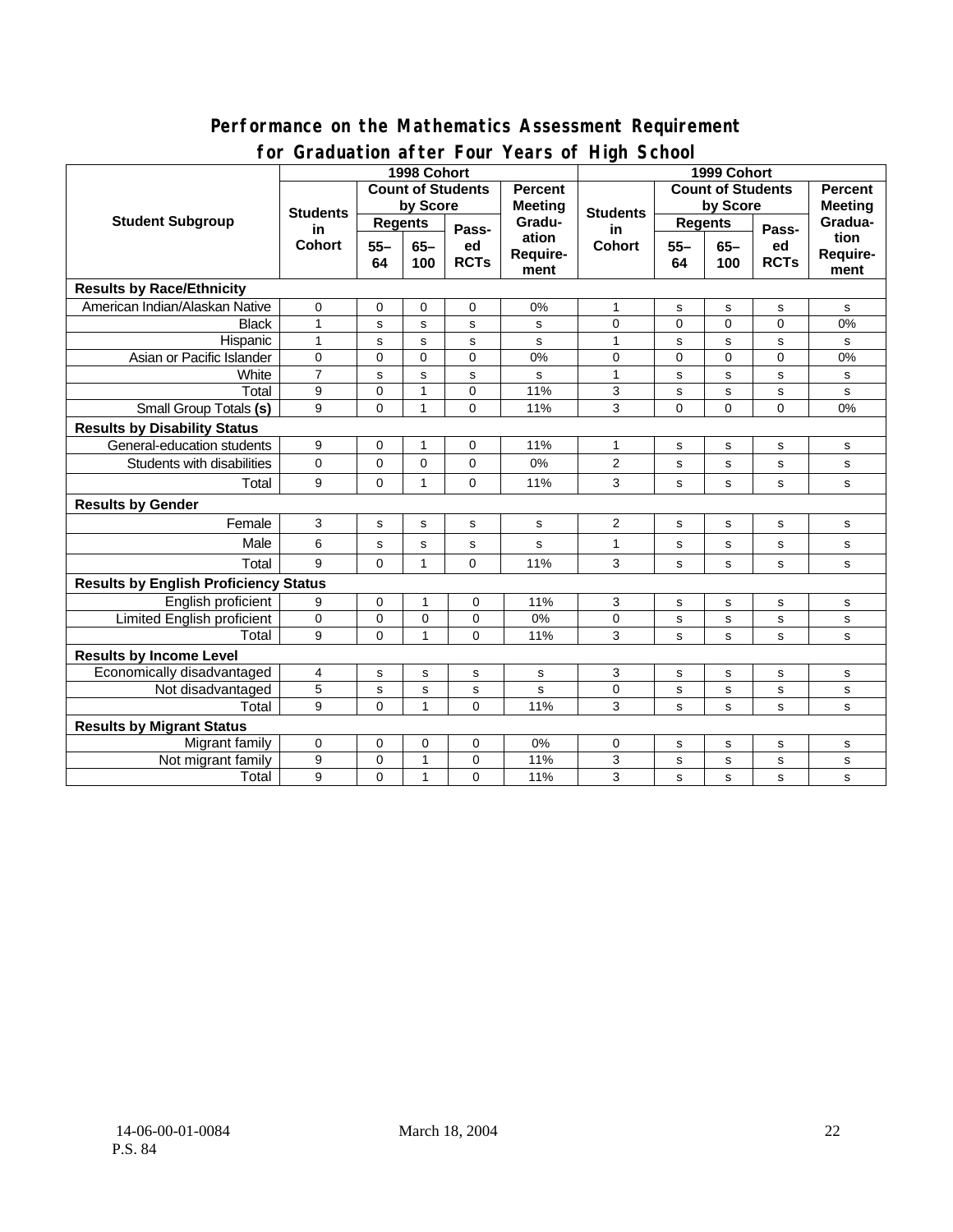## **Cohort Graduation Rates**

Students were counted as graduates in the first two columns of this table if they earned a local diploma with or without a Regents endorsement by June 30<sup>th</sup> of the fourth year after first entering grade 9 and in the second two columns if they earned a local diploma with or without a Regents endorsement by August 31<sup>st</sup> of the fourth year after first entering grade 9. The graduation-rate cohort includes students who transferred to general education development (GED) programs. These students were not counted in the 1998 school accountability cohort for English and mathematics.

|                                              |                                         | 1998 Cohort as of<br>June 30, 2002 | 1998 Cohort as of<br><b>August 31, 2002</b> |                           |  |  |  |  |
|----------------------------------------------|-----------------------------------------|------------------------------------|---------------------------------------------|---------------------------|--|--|--|--|
| <b>Student Subgroup</b>                      | <b>Graduation</b><br><b>Rate Cohort</b> | <b>Graduation</b><br>Rate          | <b>Graduation</b><br><b>Rate Cohort</b>     | <b>Graduation</b><br>Rate |  |  |  |  |
| <b>Results by Race/Ethnicity</b>             |                                         |                                    |                                             |                           |  |  |  |  |
| American Indian/Alaskan Native               | 0                                       | 0%                                 | 0                                           | 0%                        |  |  |  |  |
| <b>Black</b>                                 | 1                                       | s                                  | $\mathbf{1}$                                | s                         |  |  |  |  |
| Hispanic                                     | 1                                       | s                                  | 1                                           | s                         |  |  |  |  |
| Asian or Pacific Islander                    | 0                                       | 0%                                 | 0                                           | 0%                        |  |  |  |  |
| White                                        | $\overline{7}$                          | s                                  | 6                                           | S                         |  |  |  |  |
| Total                                        | 9                                       | 56%                                | 8                                           | 50%                       |  |  |  |  |
| Small Group Totals (s)                       | 9                                       | 56%                                | 8                                           | 50%                       |  |  |  |  |
| <b>Results by Disability Status</b>          |                                         |                                    |                                             |                           |  |  |  |  |
| General-education students                   | 9                                       | 56%                                | $\overline{4}$                              | s                         |  |  |  |  |
| Students with disabilities                   | $\mathbf{0}$                            | 0%                                 | 4                                           | s                         |  |  |  |  |
| Total                                        | 9                                       | 56%                                | 8                                           | 50%                       |  |  |  |  |
| <b>Results by Gender</b>                     |                                         |                                    |                                             |                           |  |  |  |  |
| Female                                       | 3                                       | s                                  | 3                                           | s                         |  |  |  |  |
| Male                                         | 6                                       | s                                  | 5                                           | S                         |  |  |  |  |
| Total                                        | 9                                       | 56%                                | 8                                           | 50%                       |  |  |  |  |
| <b>Results by English Proficiency Status</b> |                                         |                                    |                                             |                           |  |  |  |  |
| English proficient                           | 9                                       | 56%                                | 8                                           | 50%                       |  |  |  |  |
| <b>Limited English proficient</b>            | 0                                       | 0%                                 | 0                                           | 0%                        |  |  |  |  |
| Total                                        | 9                                       | 56%                                | 8                                           | 50%                       |  |  |  |  |
| <b>Results by Income Level</b>               |                                         |                                    |                                             |                           |  |  |  |  |
| Economically disadvantaged                   | 4                                       | s                                  | $\overline{\mathbf{4}}$                     | s                         |  |  |  |  |
| Not disadvantaged                            | 5                                       | s                                  | 4                                           | S                         |  |  |  |  |
| Total                                        | 9                                       | 56%                                | 8                                           | 50%                       |  |  |  |  |
| <b>Results by Migrant Status</b>             |                                         |                                    |                                             |                           |  |  |  |  |
| Migrant family                               | 0                                       | 0%                                 | 0                                           | 0%                        |  |  |  |  |
| Not migrant family                           | 9                                       | 56%                                | 8                                           | 50%                       |  |  |  |  |
| Total                                        | 9                                       | 56%                                | 8                                           | 50%                       |  |  |  |  |